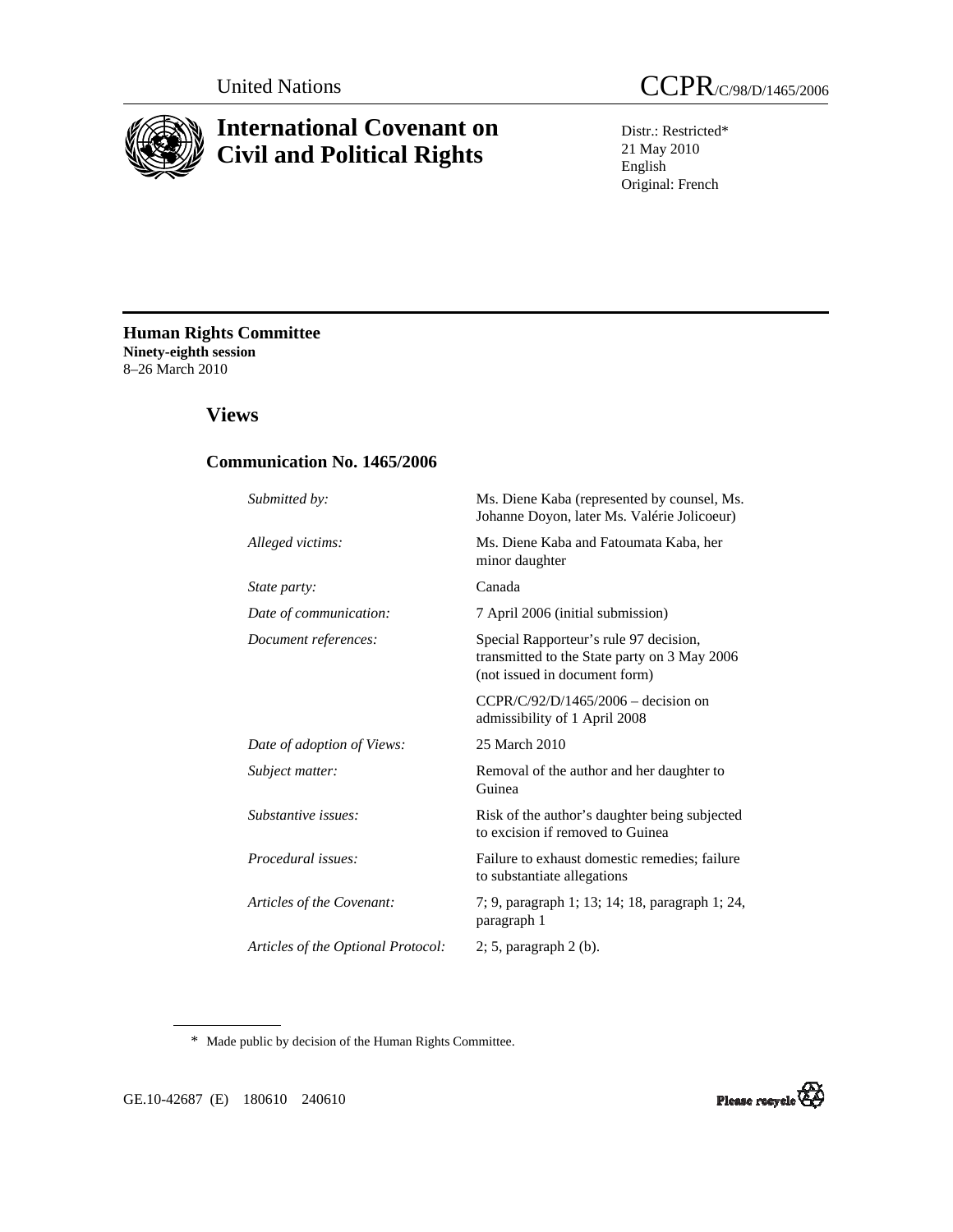On 25 March 2010, the Human Rights Committee adopted the annexed text as the Committee's Views, under article 5, paragraph 4, of the Optional Protocol, in respect of communication No. 1465/2006.

[Annex]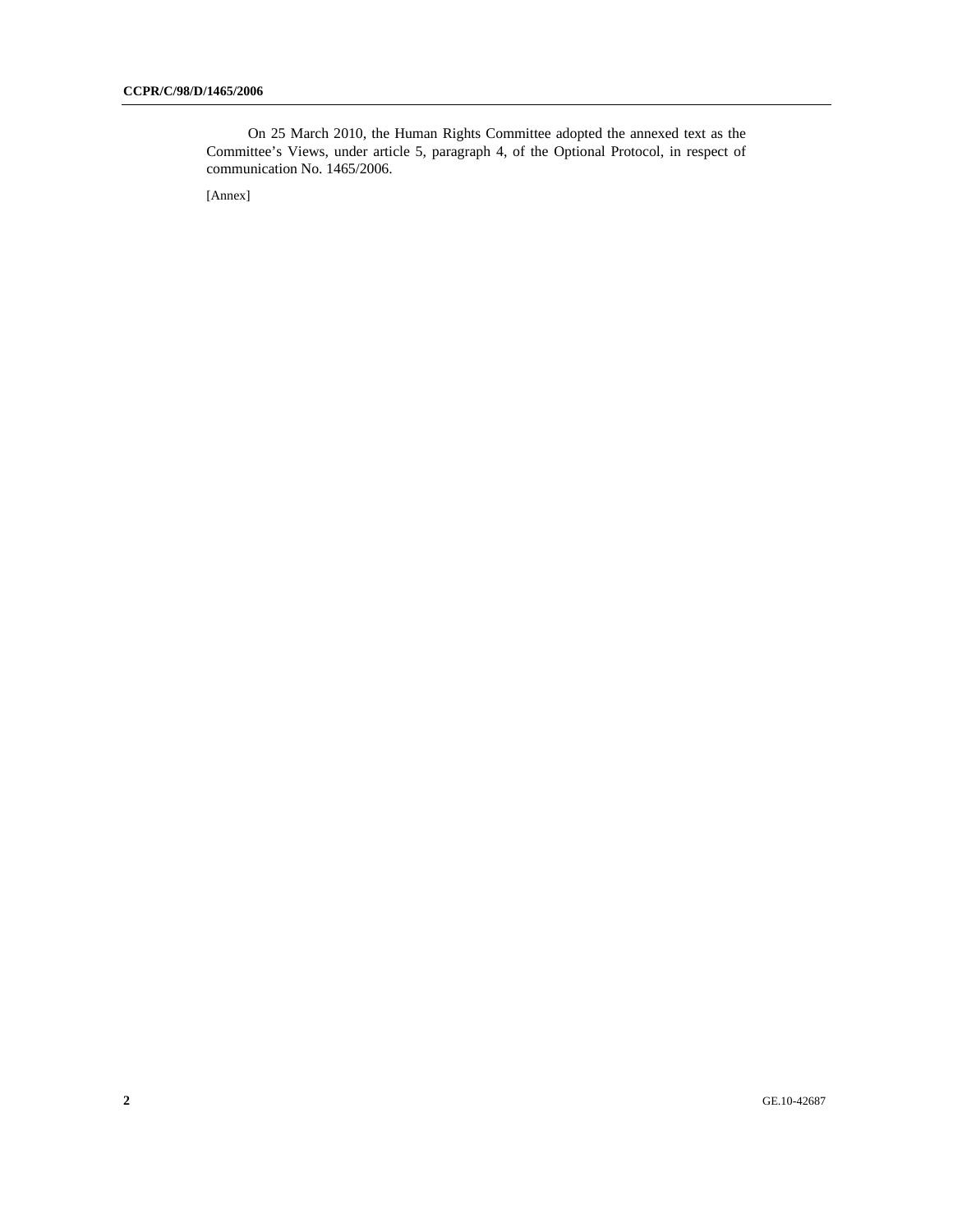# **Annex**

# **Views of the Human Rights Committee under article 5, paragraph 4, of the Optional Protocol to the International Covenant on Civil and Political Rights (Ninety-eighth session)**

#### **concerning**

#### **Communication No. 1465/2006**\*

| Submitted by:              | Ms. Diene Kaba (represented by counsel, Ms.<br>Johanne Doyon and Ms. Valérie Jolicoeur) |
|----------------------------|-----------------------------------------------------------------------------------------|
| Alleged victims:           | Ms. Diene Kaba and Fatoumata Kaba, her<br>minor daughter                                |
| <i>State party:</i>        | Canada                                                                                  |
| Date of communication:     | 7 April 2006 (initial submission)                                                       |
| Decision on admissibility: | 1 April 2008                                                                            |

 *The Human Rights Committee*, established under article 28 of the International Covenant on Civil and Political Rights,

 *Meeting* on 25 March 2010,

 *Having concluded* its consideration of communication No. 1465/2006 submitted to the Human Rights Committee by Ms. Diene Kaba under the Optional Protocol to the International Covenant on Civil and Political Rights,

 *Having taken into account* all written information made available to it by the author of the communication and the State party,

 *Adopts* the following:

### **Views under article 5, paragraph 4, of the Optional Protocol**

1.1 The author of the communication is Ms. Diene Kaba, born on 27 March 1976 in Monrovia, Liberia, a national of Guinea, who has submitted the communication on her behalf and on that of her daughter, Fatoumata Kaba, born on 2 December 1994 in Guinea. She states that her removal to Guinea with her daughter would violate their rights under articles 7; 9, paragraph 1; 13; 14; 18, paragraph 1; and 24, paragraph 1, of the Covenant.

<sup>\*</sup> The following members of the Committee participated in the consideration of the present communication: Mr. Abdelfattah Amor, Mr. Lazhari Bouzid, Ms. Christine Chanet, Mr. Mahjoub El Haiba, Mr. Ahmad Amin Fathalla, Mr. Yuji Iwasawa, Ms. Helen Keller, Mr. Rajsoomer Lallah, Ms. Zonke Zanele Majodina, Ms. Iulia Antoanella Motoc, Mr. Michael O'Flaherty, Mr. José Luis Pérez Sánchez-Cerro, Mr. Rafael Rivas Posada, Sir Nigel Rodley, Mr. Fabián Omar Salvioli, Mr. Krister Thelin and Ms. Ruth Wedgwood.

The text of the individual opinions of Committee members Mr. Abdelfattah Amor and Mr. Krister Thelin are appended to the present document.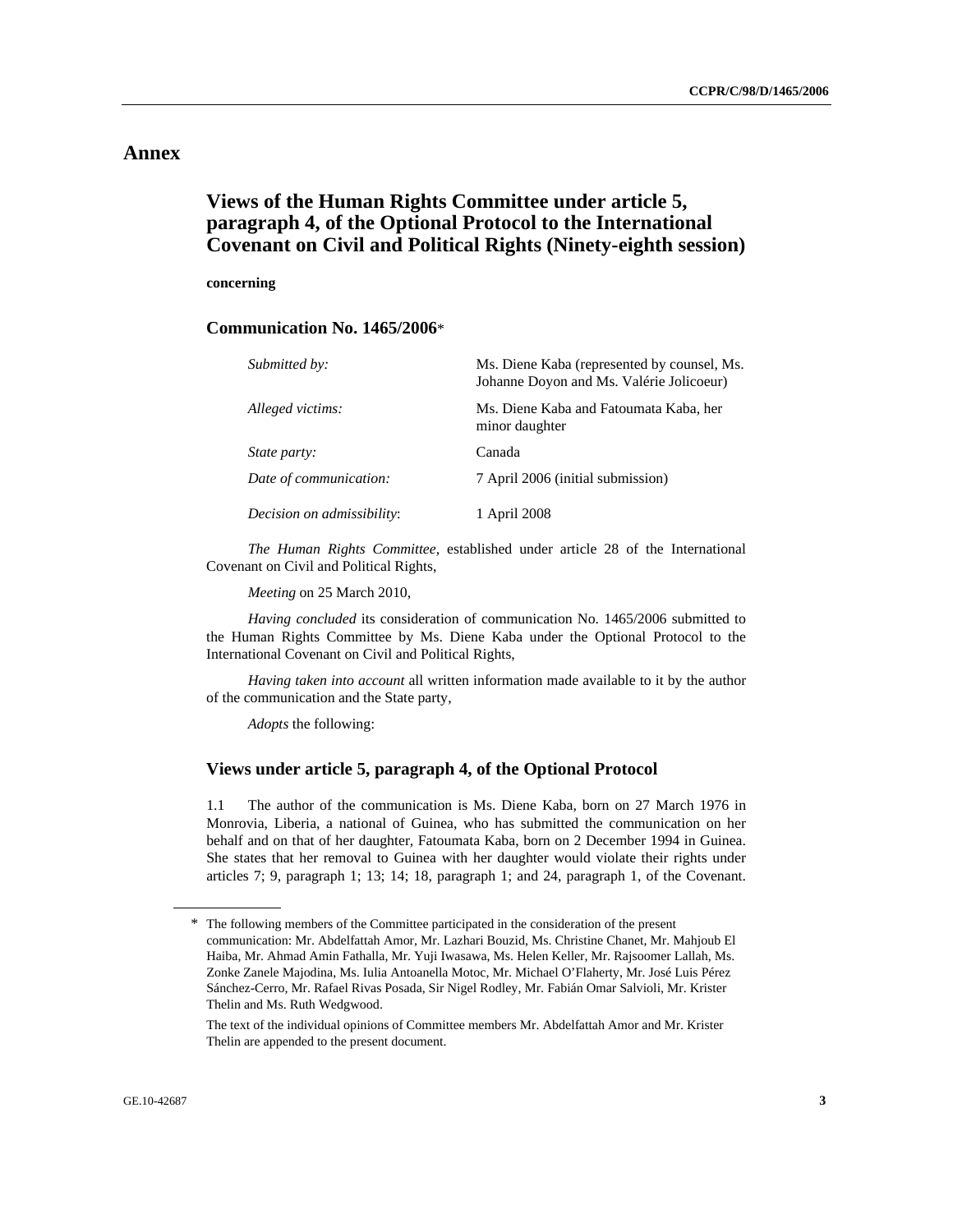They are represented by counsel, Ms. Johanne Doyon and later Ms. Valérie Jolicoeur. The Optional Protocol entered into force for the State party on 19 May 1976.

1.2 On 27 July 2007, the Committee, pursuant to rule 92 of its rules of procedure, acting through its Special Rapporteur on New Communications and Interim Measures, requested the State party not to remove the author and her daughter to Guinea while the communication was under consideration by the Committee.

#### **The facts as submitted by the author**

2.1 On 20 February 2001, when Fatoumata was 6 years old, Mr. Karou Kaba, the author's husband, sent for two *exciseuses* (excision practitioners) without her knowledge to abduct Fatoumata after school in order to excise her.<sup>1</sup> When the author came to pick up her daughter, she was informed that two old ladies had come to take Fatoumata away, and she hurried home. She was able to prevent the excision just as her husband returned and, when he saw her, he beat her. Fatoumata sustained a scalp wound in the commotion. Mother and daughter managed to escape, and left Guinea on 25 May 2001. They went to Canada and claimed refugee status on grounds of membership of a particular social group as single women and victims of domestic violence, and in view of the serious risk of Fatoumata's excision.

2.2 On 17 September 2002, the Immigration and Refugee Board of Canada (IRB) refused to grant refugee status to the author and her daughter on grounds of lack of credibility. On or around 3 March 2003, the author applied for an exemption to the permanent resident visa requirement on the basis of humanitarian and compassionate considerations (H&C), and on or around 22 November 2005, she applied for a pre-removal risk assessment (PRRA). The evidence submitted in support of these applications includes several documents confirming the risk of excision in Guinea, a medical certificate attesting to the fact that Fatoumata had not been excised and abundant evidence of the practice of excision in Guinea. A letter from the author's uncle, Mr. Kabine, confirmed that her husband was still angry and threatened to harm her if he saw her again. The author's uncle also confirmed that Mr. Kaba had beaten her in the past. The author also submitted a letter from her husband in which he threatened her and insisted that Fatoumata should become a "true Muslim", i.e., undergo excision. The author's husband accused her of behaving like a white person and threatened to kill her if she did not return his daughter to him.

2.3 Alongside her problems with her husband, the author has expressed fear of persecution in relation to subsequent events experienced by her family in Guinea. These include the arrest of several members of the Kaba family following a failed coup against the President in January 2005. Since then, the family has been under heightened surveillance and subjected to unannounced raids on their homes, and five family members have been arrested. Another uncle was abducted one night in April 2005 and is currently detained; the conditions in which he is being held are unknown. According to testimony, when a family member was being questioned in April 2005, the authorities accused the author and one of her brothers, who is also currently outside the country, of financing a coup to overthrow the President of Guinea. All of this is new evidence that was not considered during the application for refugee status in 2002.

2.4 The PRRA and H&C applications were rejected on 16 December 2005 and the date of removal was set. The author filed an application for leave and judicial review of the PRRA and H&C decisions with the Federal Court. She also filed an appeal for a stay of removal with the Federal Court, which was denied on 27 February 2006.

<sup>&</sup>lt;sup>1</sup> The Committee considers that the term "excision" refers to a form of female genital mutilation.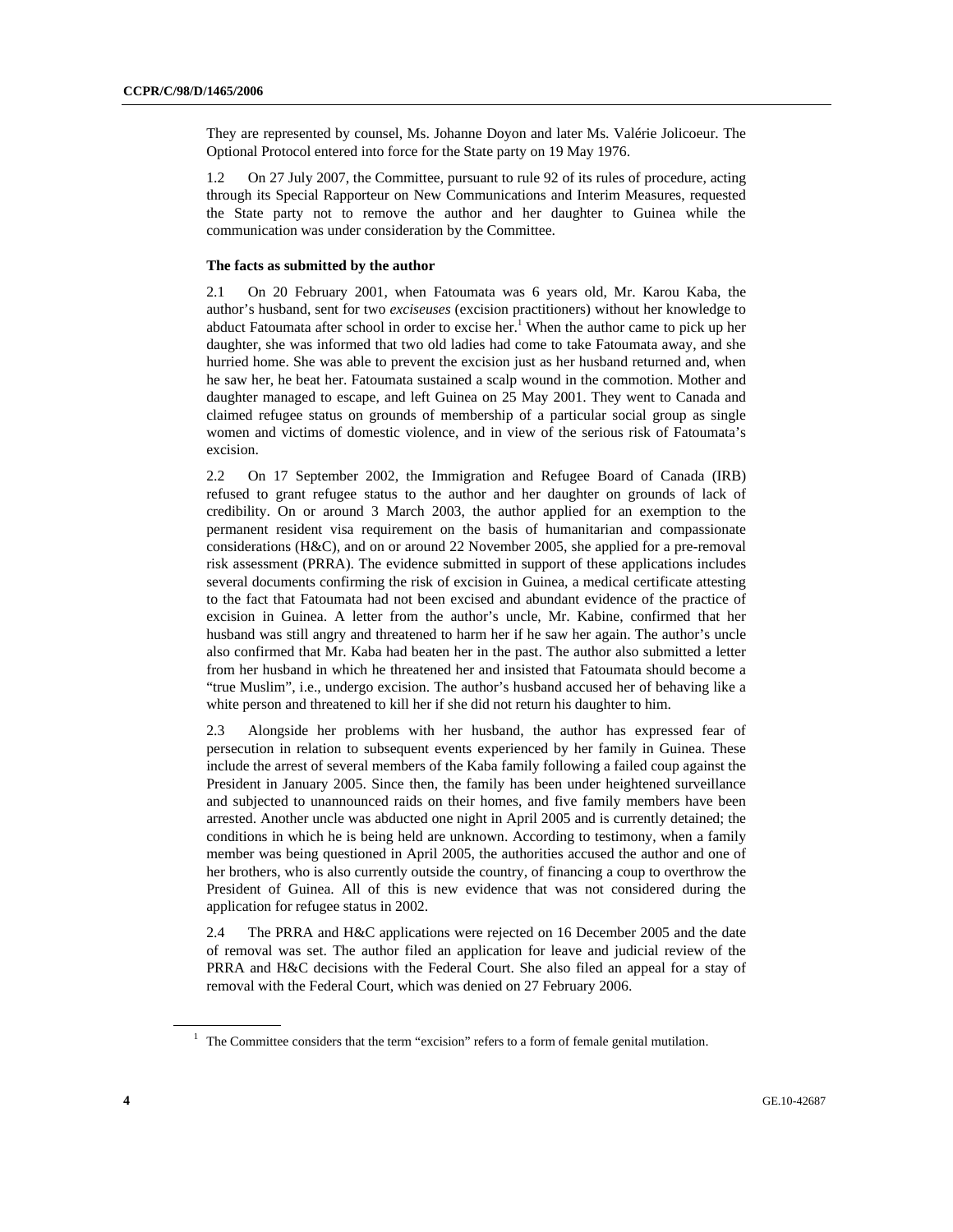2.5 On 19 May 2006, counsel stated that the author had obtained a divorce on 12 January 2006 following proceedings instituted in July 2005.<sup>2</sup> She was represented at the hearing by her brother, Al Hassane Kaba, who had been authorized to consent to the divorce and ask for sole custody of Fatoumata. The divorce decree contains no reference to custody of the child; according to counsel, section 359 of the Civil Code of Guinea applies in this instance: custody of a child aged over 7 years is automatically granted to the father.<sup>3</sup> The author's brother states that Mr. Kaba has obtained a court ruling ordering him and his mother to do everything possible to bring Fatoumata back to her father, on pain of severe penalties. In his affidavit, the author's brother further warns that Mr. Kaba is still determined to have Fatoumata undergo excision and has announced his intention to give her in marriage to his nephew. On her return to Guinea, Fatoumata would thus face certain excision and a forced marriage by her father, who would have complete parental authority over her. No protection would thus be provided by the State of Guinea to the authors. The author has also submitted testimony from her uncle, Mr. Bangaly Kaba, dated 13 March 2006, reiterating the serious threats faced by the author and her daughter.

#### **The complaint**

3.1 The author asserts that articles 7; 9, paragraph 1; 13; 14; 18, paragraph 1; and 24, paragraph 1, of the Covenant have been violated by Canada. However, she does not link each of these articles with specific allegations.

3.2 Several substantial errors are claimed to have been committed in the decisions rendered, concerning in particular (a) the risk of excision and failure to assess the best interests of the child; (b) disregard of the evidence and failure to assess the author's fear in regard to her particular situation as a single woman and a victim of spousal abuse; (c) violation of the principles of natural justice, the right to a hearing, adverse finding of credibility and arbitrary rejection of new evidence; and (d) failure to consider a new aspect of the fear of return, i.e., fear as a member of the Kaba family.

3.3 Firstly, concerning the failure to assess Fatoumata's best interests, the main problem is said to have occurred during the PRRA and H&C procedures. The file contained medical evidence showing that Fatoumata had not undergone excision and letters and sworn statements by the author confirming the risks of excision in Guinea. The documentary evidence provided showed that around 99 per cent of girls in Guinea are affected by excision.<sup>4</sup> Although Guinea has enacted legislation addressing the issue, it is not applied in practice and hence protection by the State is non-existent. The PRRA officer admitted that the existence of excision in Guinea is not at issue in the present case. The Federal Court decision refers neither to the issue of excision nor to that of the best interests of the child – yet the stay of removal was based on these considerations. This error points to violation of the articles of the Covenant and places Fatoumata's physical integrity, mental health, security, development and education at risk. Fatoumata's removal also runs counter to the Convention on the Rights of the Child.<sup>5</sup> It is in Fatoumata's best interests not to return to an unhealthy environment in which her polygamous father would continue to assault and

 $^2$  A copy of the decision of the Court of Appeal of Conakry was submitted. The decision states that Mr.

and Ms. Kaba "divorced by mutual consent on 12 January 2006".<br><sup>3</sup> Counsel also refers to the report presented by Guinea to the Committee on the Rights of the Child

<sup>(</sup>CRC/C/3/Add.48, para. 77). 4 Counsel refers to a 2005 report by the United Nations Children's Fund (UNICEF) (entitled *Changing a Harmful Social Convention: Female Genital Mutilation/Cutting*) which does not indicate any change in the prevalence rate over the last decade.<br><sup>5</sup> Counsel also refers to Canadian case law, the Yout

Counsel also refers to Canadian case law, the Youth Protection Act and the Immigration and Refugee Protection Act.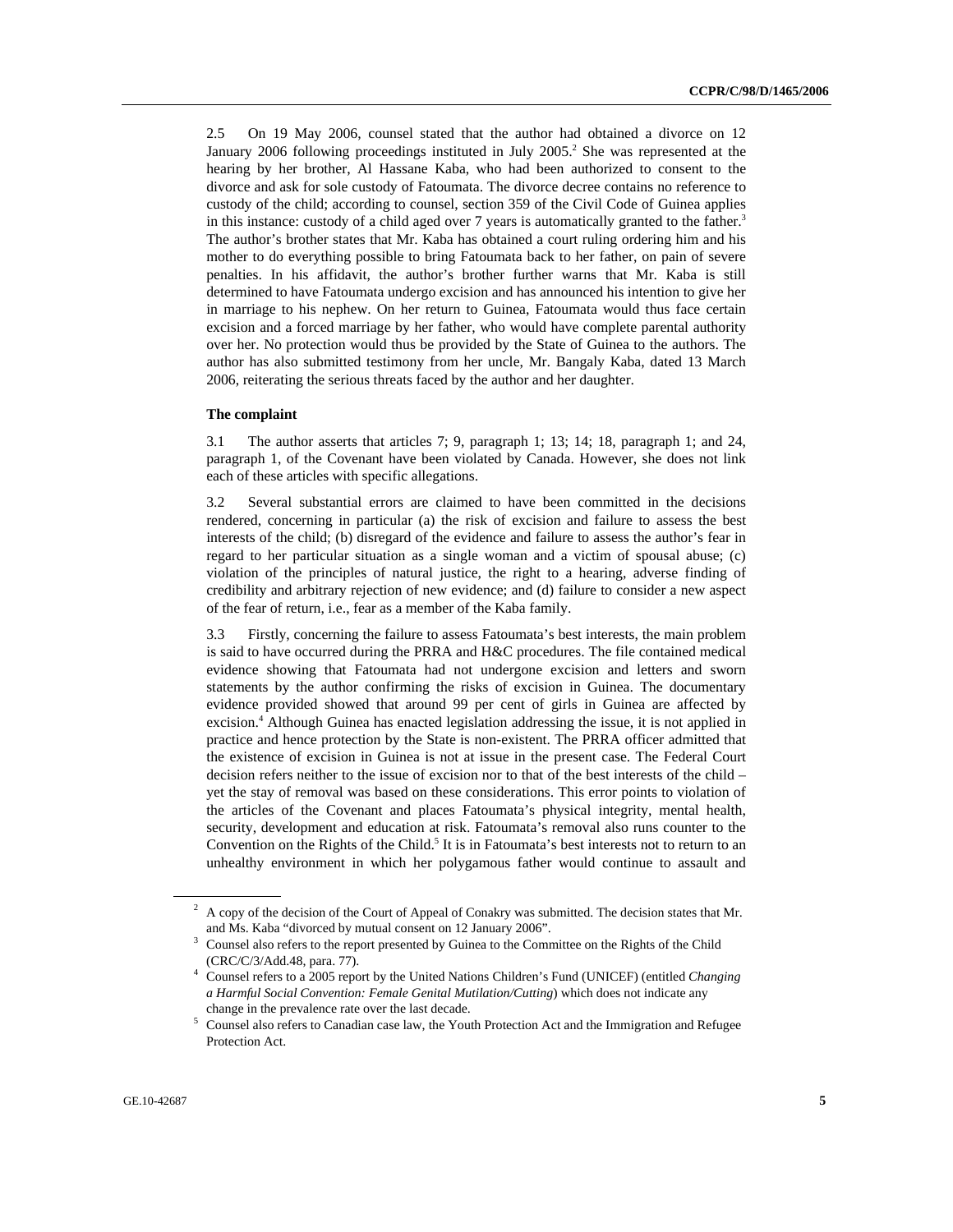attack her mother as in the past. In this case, however, the PRRA officer and the Federal Court failed to display the necessary attentiveness and sensitivity to the child's interests in remaining in Canada, where she is integrated and safe from excision. Counsel also refers to several decisions by Canadian bodies in which applications for refugee status were accepted solely on the basis of the risk of excision in Guinea, which is equivalent to persecution, and in which women were recognized as a particular social group.

3.4 Secondly, the PRRA and H&C decisions neglected to consider the author's particularly vulnerable situation as a female victim of spousal abuse and a single woman. It is the combined effect of being a female victim of spousal abuse, the absence of protection by the State of Guinea and the lack of family support in Guinea because of her refusal to allow her daughter to be excised that has led to her well-founded fear of persecution. The author refused to bow to tradition and took a stand against her husband and in-laws concerning Fatoumata's excision. The IRB decision did not challenge the fact that she was a victim of spousal abuse. In fact, the court had questioned the validity of a medical certificate referring to Fatoumata,<sup>6</sup> but did not explicitly challenge the medical certificates or photographs of the author confirming her injuries and medical examinations carried out after her beating by her husband.

3.5 Moreover, neither the PRRA officer nor the Federal Court considered the application from the standpoint of women as a particular social group. It is alleged that both the PRRA officer and the IRB member who denied the refugee status application erred at law when they concluded that the author needed to prove that she and her daughter were personally targeted, disregarding the well-founded nature of their fear in view of the risks faced by members of a particular social group, i.e. women.

3.6 Thirdly, concerning violation of the principles of natural justice, the H&C and PRRA decisions cannot be held valid given that these principles have been infringed. During the PRRA and H&C procedures, the officer cast doubt on the author's credibility and rejected the new evidence, questioning her behaviour in delaying, as he saw it, her departure from Guinea with her daughter. Yet the new documents were crucial in that they corroborated several of the allegations: the author's husband's demand that her daughter undergo excision and confirmation that the author faced serious and even fatal reprisals if he saw her again; and her uncle's confirmation that her husband had threatened and beaten her and was determined to have his daughter excised. The author was given no opportunity to be heard, and the officer did not attribute any evidentiary value to key evidence, to the detriment of the right to a hearing. Furthermore, the officer questioned the credibility of the author's entire account without interviewing her so as to clear up alleged contradictions or inconsistencies. Moreover, the Federal Court decision makes no mention of the new evidence. The authors therefore allege that the PRRA and H&C decisions are fundamentally flawed insofar as no interview or hearing was conducted to resolve issues of fact and credibility.<sup>7</sup>

3.7 Fourthly, concerning the arbitrary rejection of new evidence and failure to consider a new aspect of the fear of return, another crucial error was committed in the PRRA and H&C decisions. The letter from the author's sister provided new evidence of risk, i.e., fear

 $6$  See paragraph 4.5. Counsel refers to the correction made by the physician Bernard Moulonda on 25 January 2006, which is said to dispel any doubt in this regard. Counsel points out that this evidence was available to the Federal Court, but was not taken into consideration in its decision to deny the authors' application for a stay of removal. 7

Counsel refers to article 7 of the Canadian Charter of Rights and Freedoms, section 167 of the Immigration and Refugee Protection Regulations and section 113 (b) of the Immigration and Refugee Protection Act.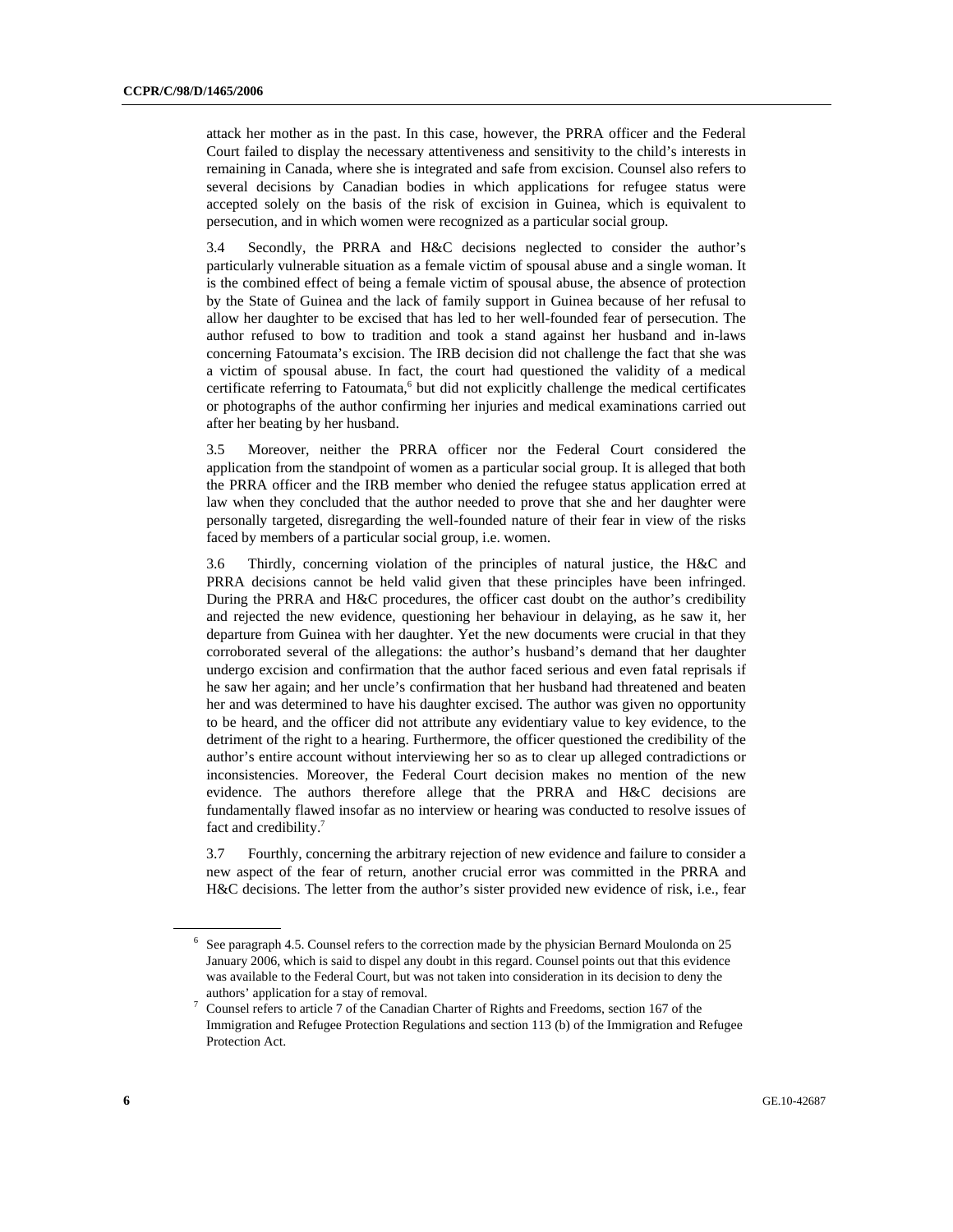of persecution as a member of the Kaba family and as a person accused by the authorities of having financed a coup against the President. This evidence was not available at the time of the IRB hearing, and the PRRA officer rejected it. Counsel reiterates that it is not fair that the officer should reject that evidence of risk without even giving the author an opportunity to argue her case in an interview.

3.8 Enforcement of the order to remove the author and her daughter to Guinea would cause them irreparable harm, adversely affecting the security, health, physical integrity and life of the author, who faces reprisals by her husband, without any possibility of protection by the State in Guinea. Enforcement of the removal order would endanger Fatoumata's security, health, development, physical and mental integrity, life and best interests.

#### **State party's observations**

4.1 On 24 January 2007, the State party submitted that the communication is inadmissible on grounds of both failure to exhaust domestic remedies and lack of sufficient substantiation of the author's allegations.

4.2 The State party submits that the communication is inadmissible for failure to exhaust domestic remedies. The "new" evidence should have been submitted under a new PRRA application by the author, $8$  a remedy which is still available to her. The author could also apply to the Federal Court for a stay of the enforcement of the removal order pending the result of the PRRA.

4.3 Concerning the minimum justification for the communication, the author's allegations are manifestly not credible, given the numerous contradictions and implausibilities surrounding key aspects of her testimony. The evidence submitted fails to corroborate her allegations and is not credible. The complaint reveals no substantial grounds for believing that the author and her daughter risk being subjected to any treatment prohibited by article 7 of the Covenant on their return to Guinea. The allegations of violation of the other articles of the Covenant are inadmissible ratione materiae or are not sufficiently substantiated for the purposes of admissibility.

4.4 Alternatively, and for the same reasons, the communication should be rejected on its merits, according to the State party. The author's allegations have already been carefully examined by the Canadian authorities under the refugee determination procedure, the PRRA and H&C applications and the application for the stay of a removal order before the Federal Court. The allegations and evidence submitted under these procedures are essentially the same as those currently before the Committee. Having examined those allegations and the evidence and having heard the author's oral submissions, the Canadian authorities concluded that she lacked credibility and that she and her daughter did not risk persecution or unlawful treatment on their return to Guinea. In particular, the Canadian authorities concluded that there was no credible evidence giving reason to conclude that Fatoumata faced a personal risk of forced excision in Guinea.

4.5 The State party refers to the main inconsistencies and contradictions noted by the Canadian authorities. Firstly, it notes the absence of credible evidence of the alleged attempt at forced excision on 20 February 2001. The IRB observed that the medical certificate dated 20 February 2001 completely contradicts the author's account, as it states that Fatoumata received her injuries three weeks before the alleged attempt at forced excision.<sup>9</sup> When she was confronted with this major contradiction during the IRB hearing,

<sup>8</sup> The State party refers to communication No. 1302/2004, *Dawood Khan v. Canada*, decision on inadmissibility of 25 July 2006, para. 5.5.<br>
<sup>9</sup> The medical certificate reads in part as follows: "I, the undersigned, certify that I examined today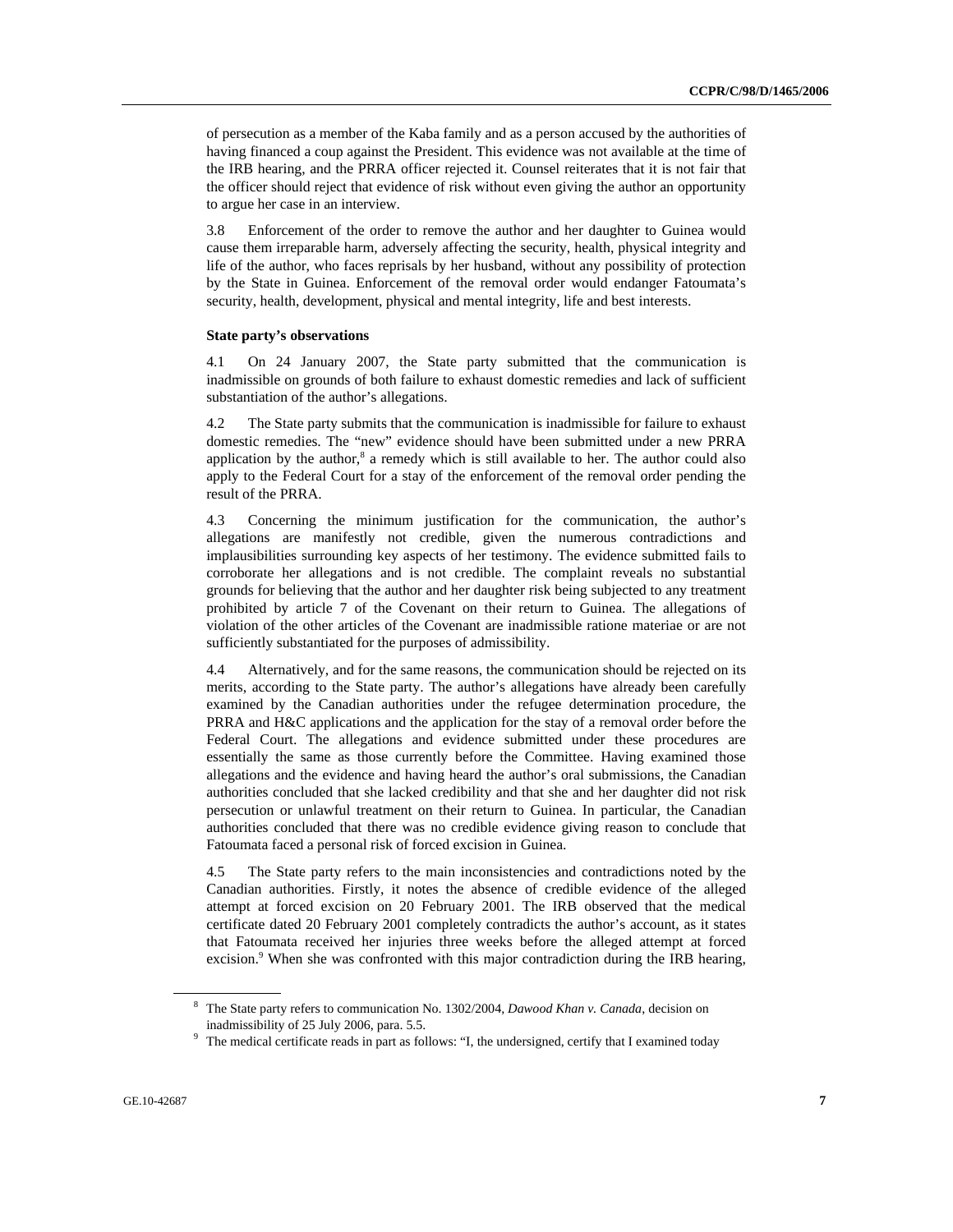the author did not offer any reply or explanation. Nor did she attempt to explain this contradiction in her PRRA application in November 2005. She now claims before the Committee that the physician had been mistaken in stating that Fatoumata had suffered her injuries three weeks before the medical examination. She submits as evidence a further medical certificate dated 25 January 2006 and signed by the same Gabonese doctor. It reads in part as follows: "In fact it was an injury sustained on the same day, i.e., 20 February 2001, the date of the medical examination, and not three weeks earlier. The mistake in the date was due to confusion with another young girl I had seen in my practice some time before, with the same cranial injury." The State party submits that this new evidence is not credible and that the doctor's explanation is implausible. Firstly, it is not merely a matter of the wrong date, as the diagnosis of 20 February 2001 reports a condition in remission and does not describe clearly a patient who has just been injured.<sup>10</sup> Secondly, it is unlikely that the author of the medical certificate would remember his mistake and the reason for it nearly five years later. The correction fails to explain why the author's prescription is dated 11 February 2001, whereas she claims she received her injuries at the same time as her daughter, i.e., on 20 February 2001.

4.6 The State party further points out that the author went to France without her daughter on 22 February 2001. She was in possession of a passport and a Schengen visa valid until 10 March 2001. Instead of escaping immediately with her daughter, the author made a one-week trip to France without her from 22 February to 1 March 2001, the date of her return to Gabon. It was not until three months later that she left Gabon with her daughter. In her refugee status application the author stated that the purpose of her trip to France was to obtain a visa for Canada. In fact, however, her Canadian visa was obtained in Libreville, Gabon, and there is no indication of any application for a Canadian visa in Paris in February 2001. When the IRB questioned her on the subject, the author argued that the trip to France was an opportunity to seek refuge there, without claiming to have availed herself of this option. She also testified that she did not want to leave France to return to Gabon, but that her daughter was still in Gabon. Notwithstanding the conclusions of the IRB, the author did not attempt to explain her trip to France in her PRRA application, or in her H&C application, or in her communication to the Committee. As for the delay between her return from France and the date on which she left Gabon with her daughter, 25 May 2001, the author said this was due to lack of money and her husband's temporary absence. Yet the trip to France suggests that her financial resources did not play a major role in that delay. Furthermore, by her own admission, the author was not a pagne (cotton wrap) vendor as stated in her refugee status application, but a receptionist at the Embassy of Guinea in Libreville, Gabon, during the period in question. When she applied for a visa to Canada in 2001, the author included a letter from the Embassy and her diplomatic identity card, which confirmed her employment there.

4.7 The Canadian authorities examined all the evidence and found that it did not corroborate her allegations. As to the medical certificate confirming that Fatoumata had not undergone excision, the PRRA officer did not consider it sufficient to prove the existence of the alleged risks. The PRRA officer also examined the three letters from the author's sister, uncle and husband and observed that the first letter made no mention of the risks of excision or of the alleged harassment of the author by her husband. The PRRA officer noted that the author had made no mention of political persecution or of her family's political activities in Guinea in her PRRA and H&C applications. The officer did not

Fatoumata Kaba, a child aged 6 years, who sustained a cranial injury during a fall, with loss of consciousness and scalp injuries three weeks ago."<br><sup>10</sup> The medical certificate reads in part as follows: "She has now recovered consciousness but the scalp

still shows after-effects calling for specialist dermatological treatment of persistent alopecia ..."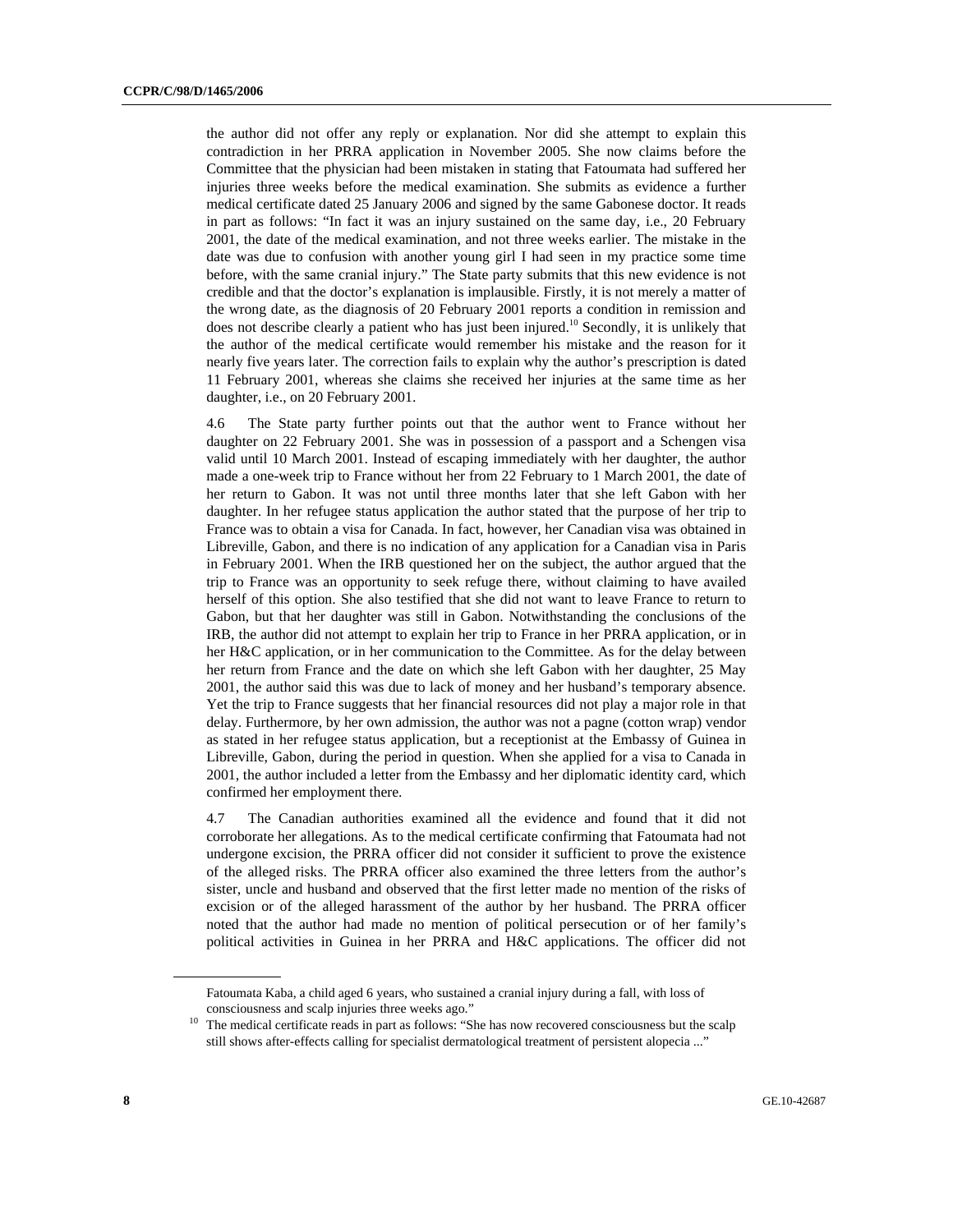consider the other two letters very convincing either. The uncle's letter provided little new information, and Mr. Kaba's letter did not provide a satisfactory explanation of the considerable implausibilities in her allegations. Moreover, the State party argues that the letter comes from Guinea, whereas Mr. Kaba and the author have lived in Gabon since 1992.

4.8 Concerning the new evidence submitted to the Committee on 19 May 2006, the State party maintains that the affidavit from Mr. Al Hassane A. Kaba is not credible for two main reasons. First, the source is not credible since the author of the affidavit is not who he claims to be. The author gave the names of her brothers and sisters in the H&C application and in the personal information form she submitted to support the asylum application. Neither the name nor the date of birth of Mr. Al Hassane A. Kaba appears on this list. Second, the contents of the affidavit are not credible. Sole custody was allegedly granted to Mr. Kaba on 12 January 2006, in other words on the same day the divorce decree was issued. It is unlikely that the Conakry court would have granted Mr. Kaba sole custody without mentioning it in the divorce decree, or in another written judgement of which the author would probably have received a copy. In the absence of credible evidence supporting her allegations, the State party maintains that the author did not establish that the father had been granted custody of Fatoumata. The State party also argues that she did not notify her divorce to the Canadian authorities, or to the Committee in her initial submission, and that she did not explain why she had not done so earlier.

4.9 Mr. Bangaly Kaba's letter does not come from a reliable and independent source and does not explain the major implausibilities and contradictions. Furthermore, it is dated 13 March 2006 but did not appear in the initial submission. Neither the affidavit nor the letter mentions the Kaba family's alleged political persecution in Guinea. The State party maintains that this "new" evidence should not be taken into consideration by the Committee, since it was never submitted to the Canadian authorities.

4.10 The incidence of excision has declined in recent years in Guinea, following various governmental and non-governmental initiatives to raise public awareness of the risks of excision and to retrain women who perform it.<sup>11</sup> The State party also maintains that whatever the incidence of excision in Guinea, it could not be concluded that Fatoumata risks being forced by her father to undergo excision upon her return to Guinea. In fact, the report of the United Nations Children's Fund (UNICEF) and the Demographic Health Survey<sup>12</sup> confirm that it is women, and more particularly mothers, who decide to have girls excised. Despite the fact that more than 7,000 Guinean women took part in the Survey, no case of excision carried out against the will of the mother or at the request of the father was reported. The same applies to the UNICEF report. Nor is there any mention of reprisals or threats such as those alleged in this case against mothers who refuse to subject their daughters to excision. According to the UNICEF report, shame, stigmatization and loss of social status are the consequences of refusing to follow this tradition. Thus, reportedly, mothers are sometimes subject to family pressure to have their daughters excised, but are not forced to do it by their husbands. The State party therefore maintains that the author would not be obliged to have her daughter excised, just as her mother did not have her excised. The author stated in her personal information form that she was "spared excision during my childhood, thanks to my mother, who opposed it". There is no evidence that Fatoumata might be forced to undergo excision despite her mother's opposition to this practice. The State party also argues that excision is prohibited in Guinea and perpetrators

<sup>&</sup>lt;sup>11</sup> The State party refers to the report of the Special Rapporteur on violence against women of 27 February 2003, E/CN.4/2003/75/Add.1, para. 300. It also refers to a United States Department of State report published in 2006. 12 Demographic and Health Survey, Guinea 2005, prepared by the National Statistics Office.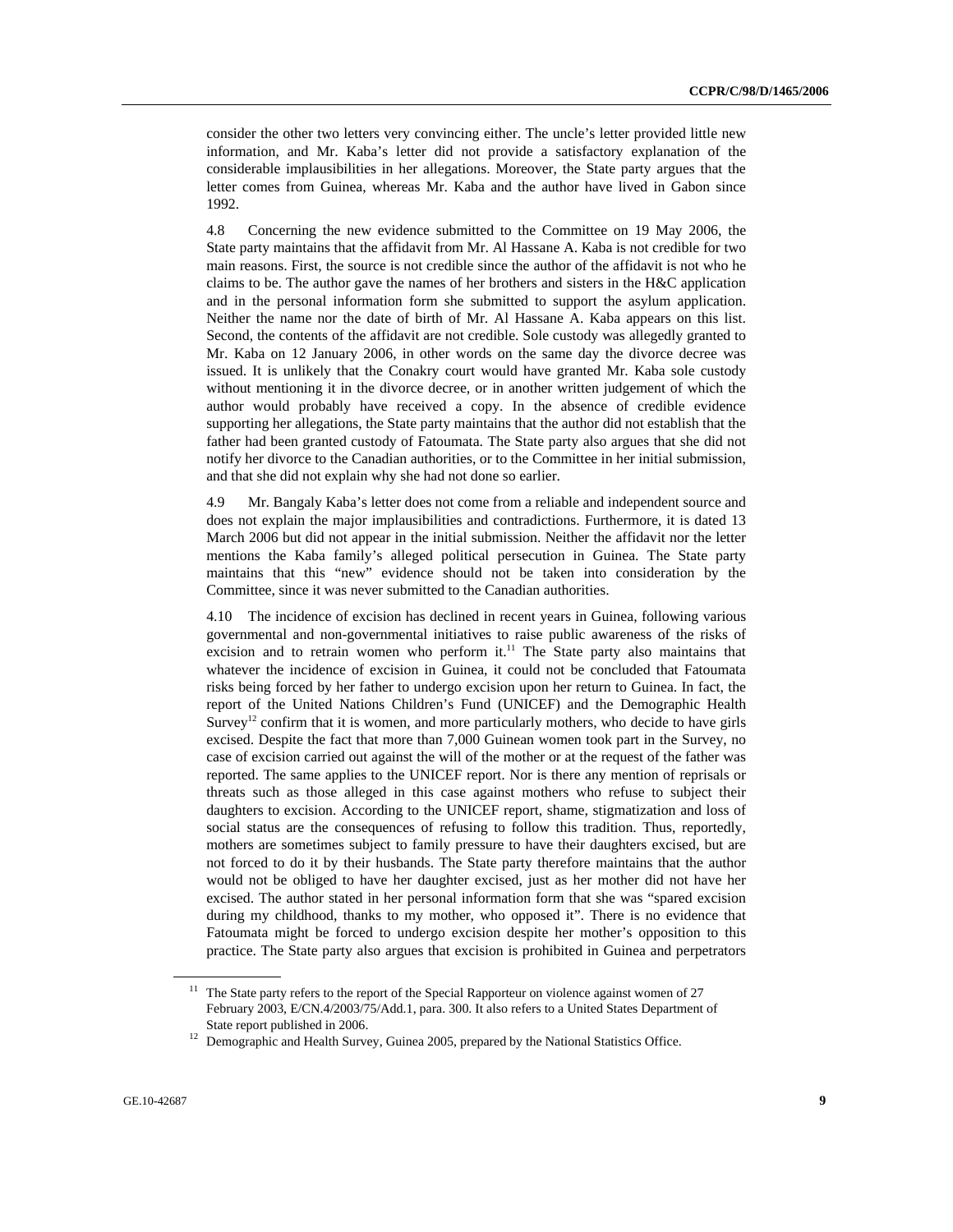are liable to severe punishment, under Act No.  $L/2000/010/AN$  adopted on 10 July 2000.<sup>13</sup> The author did not establish that she would be unable to obtain State protection if Mr. Kaba sought to have Fatoumata excised.

4.11 As far as the alleged violation of article 13 of the Covenant is concerned, the State party maintains that article 13 is not applicable in the present case because the author is not in Canada legally. In addition, there was no violation of article 13 since she presented oral testimony before the IRB, an independent and impartial administrative tribunal, in keeping with the law and the right to a fair hearing. The PRRA and H&C officer is not obliged to grant her a second hearing. The author had the chance to explain all the contradictions in her statement during the IRB hearing, and under article 13 of the Covenant there is no requirement that she be granted a second chance to explain the contradictions. Given that the PRRA officer took account of the contradictions noted by the IRB, and that the author failed to provide a satisfactory explanation of them, there is clearly no need for a further hearing.

4.12 Concerning the alleged violation of article 14, the latter does not apply to the determination of immigration status or the protection that may be granted by a State.<sup>14</sup>

4.13 With regard to article 7 of the Covenant, the State party maintains that the author has not sufficiently substantiated her allegations for the purposes of admissibility. The allegations are patently unfounded on account of the implausibilities and contradictions noted above. The allegations are not credible and show that the authors do not risk being subjected to treatment prohibited by the Covenant on their return to Guinea. The State party also maintains that the communication is inadmissible insofar as the allegations based on article 9, paragraph 1 and article 18, paragraph 1, of the Covenant are concerned, since those allegations have not been substantiated by any evidence. As to the allegation made with regard to article 24, paragraph 1, of the Covenant, it does not add to the allegations made under article 7 of the Covenant.

4.14 The State party emphasizes that the allegations have been examined by independent and impartial national bodies in keeping with the law and the right to a fair hearing. In the absence of proof of any clear error, abuse of procedure, bad faith, clear bias or serious procedural irregularities, the Committee should not substitute its findings of fact for those of the Canadian authorities. It is for the courts of States parties to review facts, the evidence and above all the issue of credibility in particular cases. The author has not shown that there was any irregularity in the decisions of the Canadian authorities that would justify action by the Committee with regard to their findings on the facts and credibility. In such circumstances, the Committee has repeatedly stated that it is not for the Committee to question the evaluation of facts and evidence by national authorities.

#### **Author's comments**

5.1 On 26 July 2007, the author asserted that she had exhausted all effective remedies. She had already applied for a PRRA and had subsequently filed an application for leave and judicial review of the PRRA decision with the Federal Court, which had refused the application on 25 September 2006. Consequently, the PRRA remedy is no longer available. Moreover, the administrative stay granted is no longer applicable, given the adverse decision of the Federal Court.<sup>15</sup> It is further argued that subsequent PRRA applications do

<sup>&</sup>lt;sup>13</sup> The State party refers to the report submitted by Guinea to the Committee on the Elimination of Discrimination against Women (CEDAW/C/GIN/4-6 of 7 September 2005), pp. 52 and 60.

 $14$  The State party refers to the jurisprudence of the European Court of Human Rights in relation to article 6 of the European Convention on Human Rights. 15 Counsel refers to a decision of the Committee against Torture stating that "this procedure would not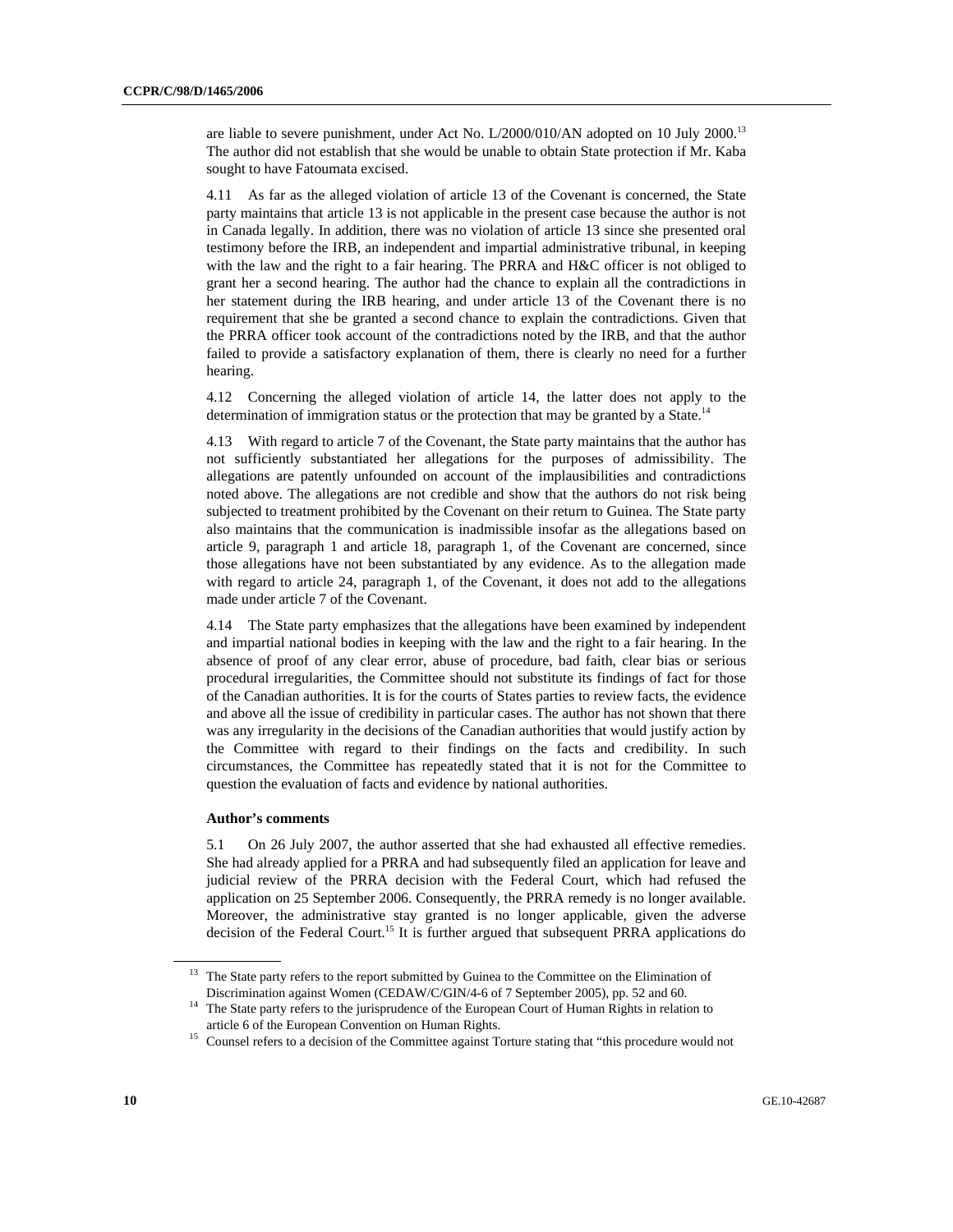not have the effect of staying the removal order.<sup>16</sup> Thus, the subsequent PRRA application can on no account be considered an effective remedy, since removal of the authors remains enforceable while the application is being assessed. Furthermore, the PRRA officer may take into consideration only "new" evidence meeting the requirements of section 113 of the Immigration and Refugee Protection Act, $17$  which, in this case, would mean new evidence not relating to excision or to the earlier problems. Accordingly, the risks already invoked by the author would not be re-evaluated in the light of the new evidence. This remedy, which does not allow for a full and fair analysis of the facts of the case and the evidence of the risks faced, cannot be considered effective.

5.2 In addition, contrary to the State party's arguments, the author cannot apply to the Federal Court for a stay of enforcement of the removal order, pending the result of the PRRA, on the grounds of the risks faced. The Court may only intervene on certain grounds, $18$  and the author has already filed an application for a stay of removal with the Federal Court, which was denied on 27 February 2006.

5.3 As to the risk of excision faced by Fatoumata, the incidence of excision in Guinea has declined very little, as demonstrated by the Demographic Health Survey, Guinea 2005, prepared by the National Statistics Office: the proportion of women excised fell from 99 per cent in 1999 to 96 per cent in 2005. Moreover, according to the report, there is little hope of a drop in the rate in the future. Lastly, again according to the report, the incidence of excision among women of the Malinke ethnic group, to which the authors belong, is 97 per cent. According to the  $2005$  report by UNICEF,<sup>19</sup> the incidence of excision among women aged 15–49 is 96 per cent. The 2001 report by the United States Department of State cites a rate of 99 per cent. Consequently, and given Mr. Kaba's very serious threats in

rejection." 18 Section 18.1 of the Federal Courts Act states that:

 "(1) An application for judicial review may be made by the Attorney General of Canada or by anyone directly affected by the matter in respect of which relief is sought. […]

 (4) The Federal Court may grant relief under subsection (3) if it is satisfied that the federal board, commission or other tribunal:

 (a) Acted without jurisdiction, acted beyond its jurisdiction or refused to exercise its jurisdiction;

 (b) Failed to observe a principle of natural justice, procedural fairness or other procedure that it was required by law to observe;

afford the complainant an effective remedy" (communication No. 133/1999, *Falcon Ríos v. Canada*, Views adopted on 23 November 2004, para. 7.5).<br><sup>16</sup> See section 165 of the Immigration and Refugee Protection Regulations: "Subsequent application.

 <sup>165.</sup> A person whose application for protection was rejected and who has remained in Canada since being given notification under section 160 may make another application. [...] It is understood that the application does not result in a stay of the removal order."  $\cdot$  "Consideration of an application for protection shall be as follows:

 <sup>(</sup>a) An applicant whose claim to refugee protection has been rejected may present only new evidence that arose after the rejection or was not reasonably available, or that the applicant could not reasonably have been expected in the circumstances to have presented, at the time of the

 <sup>(</sup>c) Erred in law in making a decision or an order, whether or not the error appears on the face of the record;

 <sup>(</sup>d) Based its decision or order on an erroneous finding of fact that it made in a perverse or capricious manner or without regard for the material before it;

 <sup>(</sup>e) Acted, or failed to act, by reason of fraud or perjured evidence; or

 <sup>(</sup>f) Acted in any other way that was contrary to law." 19 UNICEF, At a Glance: Guinea – Statistics, 2005.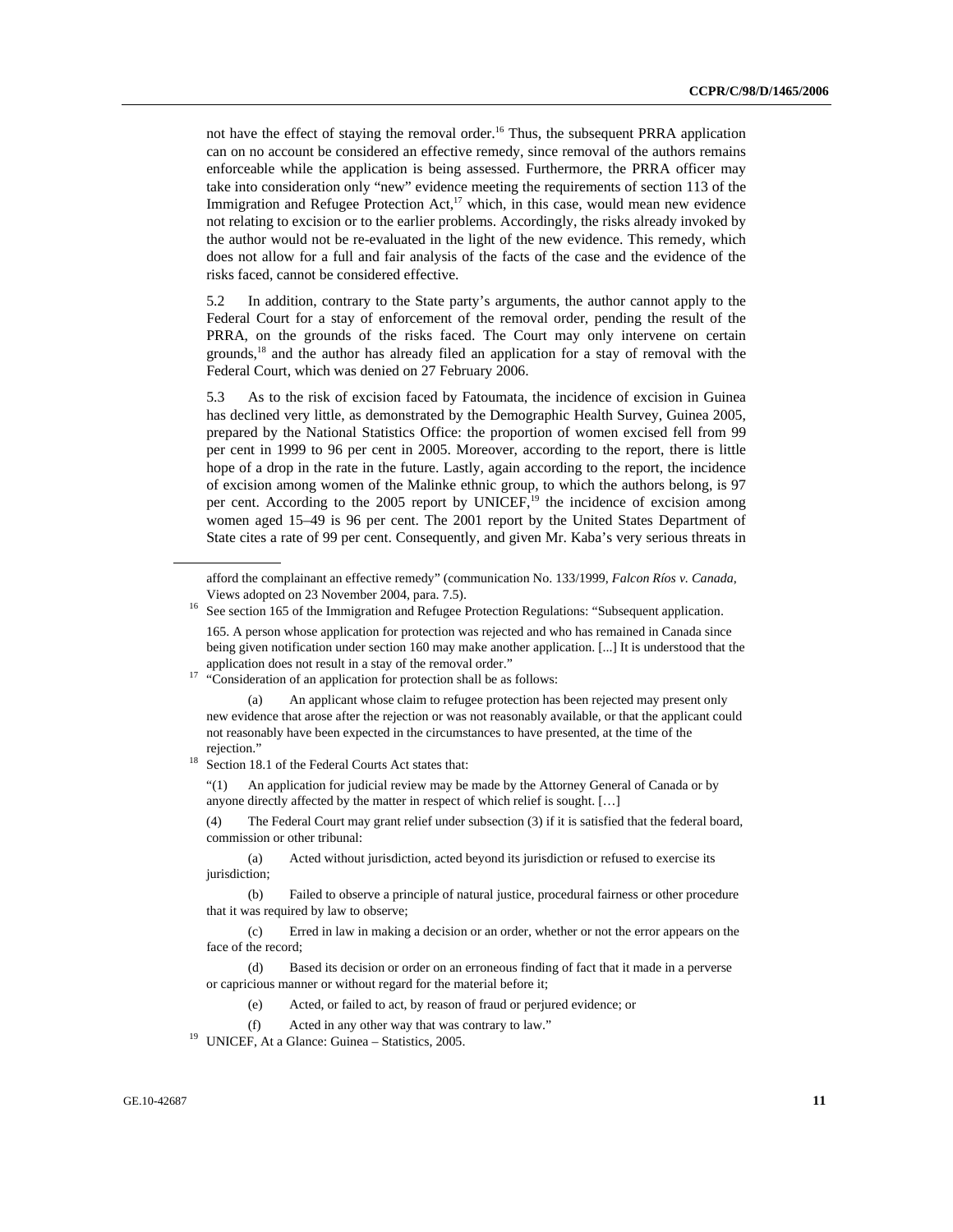that regard, the risk of excision faced by Fatoumata is very real. Furthermore, the author would not be in a position to prevent her daughter's excision and protect her in the event that they returned to Guinea. The report by the United States Department of State<sup>20</sup> indicates that excision is often practised without parental consent, when girls are visiting relatives. Lastly, the documentation refers to the lack of protection by the State in Guinea, notwithstanding the fact that excision is illegal.

5.4 A recent case similar to the author's, involving a mother whose two-and-a-half-yearold daughter risked being excised in the event of her return to Guinea, has just been accepted on humanitarian and compassionate grounds (H&C). The Government of Canada, in approving the H&C application, recognized the real risks that excision entails and the need to refrain from removing a little girl who could be exposed to those risks.

5.5 With regard to the State party's other arguments, the author's allegations have not been given meaningful and thorough consideration. Concerning the IRB decision, the risks invoked were not properly analysed. The IRB did not consider the allegations of risk from the correct standpoint, since it failed to evaluate the author's application for refugee status on the basis of her social group, i.e., a single woman and victim of domestic violence who is opposing her daughter's excision and thereby challenging Guinean social customs. The IRB demanded evidence of personal risk, whereas Canadian case law clearly states that membership of a particular social group is sufficient for an application for refugee status to be approved. Moreover, the IRB made its finding that the author lacked credibility on the basis of minor elements, which constitutes a substantial error of law: the author's claim was subjected to a microscopic and painstaking analysis, contrary to judicial precedent.

5.6 In addition, not only are the PRRA and the H&C application not effective remedies, $2<sup>1</sup>$  the decisions in question are based on identical errors to those committed by the IRB. The author's allegations of risk were not properly analysed, owing in particular to the disregard and arbitrary rejection of the new evidence and to the failure to allow the author to give oral testimony. Lastly, the risks of return should be evaluated in the light of the facts and evidence currently available, particularly the new evidence.

5.7 Regarding the minor discrepancies, the new medical certificate addresses the contradictions raised by the IRB. The document demonstrates that it was the attending physician, not the author, who was responsible for these contradictions. It cannot be argued, on the basis of the errors committed by the physician, that return poses no risks. On the contrary, the new evidence proves that Fatoumata has not undergone excision; that the father is determined to have his daughter excised; that excision is a common practice; and that there is a lack of protection by the State. The author consulted her attending physician on several occasions in the past. Her ex-husband regularly assaulted her, and she sought treatment from her doctor on 11 February 2001 for injuries inflicted by her husband. The prescription dated 11 February 2001 does not therefore contradict the author's allegation that she went to her doctor, yet again, on 20 February 2001; rather, it demonstrates the repeated violence to which she was subjected.

5.8 Concerning her trip to France without her daughter, the author has submitted an affidavit stating the reasons for the trip, filed with the immigration authorities on 15 November 2006. She explains that, in Guinea, excision is normally practised on girls aged over 6 or 7 years and that, when she learned of her husband's intentions, she opposed them. Her fears were increased by the attempted excision in February 2001. The author also

<sup>20</sup> United States Department of State, *Guinea: Report on Female Genital Mutilation (FGM) or Female* 

*Genital Cutting (FGC)*, 2001. 21 Communication No. 133/1999, *Falcon Ríos v. Canada*, Decision adopted on 23 November 2004 by the Committee against Torture.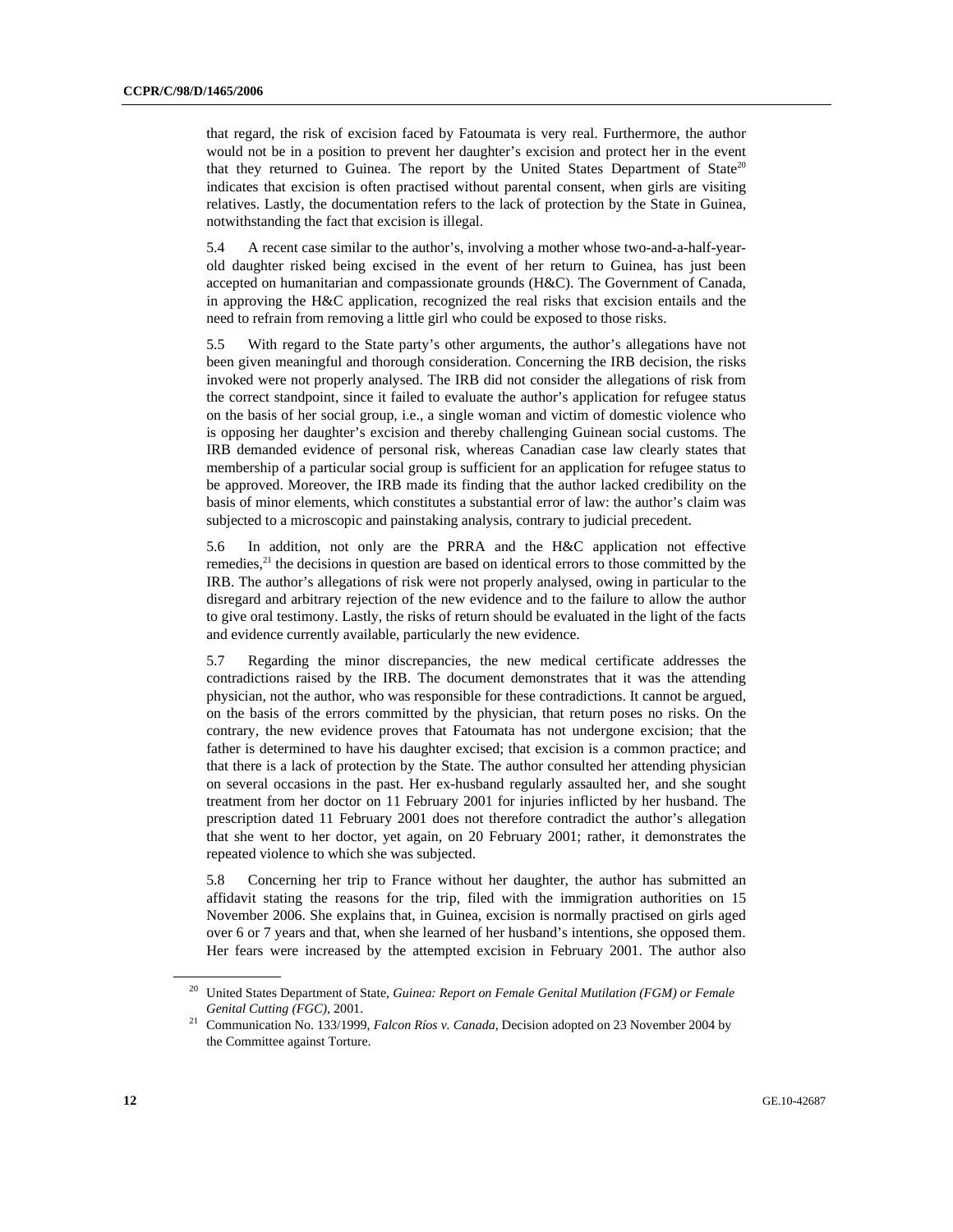explains that, during her absence, her cousin was to take care of her daughter and ensure that the father did not have her excised. The author mentions that a friend had advised her to travel to France to facilitate her subsequent trip to Canada but, owing to difficulties with her travel documents, her daughter was unable to accompany the author to France as originally intended. The author further explains that her friend was to ensure that her daughter obtained the necessary documents so that she could join her as soon as possible. When the author learned that her daughter would be unable to join her, she immediately decided to return. She explains the reason for the delay between the issuance of the Canadian visa and her departure for Canada: she had to gather together the money needed for the journey and wait until her husband left the area on business before she could escape. Thus, it cannot be argued, on the basis of the trip to France, that return to Guinea poses no risk.

5.9 As to the trip to Guinea, this element is not relevant to the current evaluation of the risks of return for the authors. It was the author's friend who helped her complete her personal information form and who misstated a date, thus creating confusion at the IRB hearing. Lastly, regarding the financial resources for the trip to France, she received financial assistance from friends, which enabled her to travel at that time.

5.10 Regarding the political persecution of her family, the author explains that the persecution only began in April 2005 with the arrest of her uncle. She was informed of the arrest a few months before receiving the PRRA decision in December 2005. She had thus not succeeded, prior to the PRRA decision, in obtaining all the information and documentation necessary to substantiate these allegations, and accordingly she had not yet informed the immigration authorities of the persecution.

5.11 All of the evidence, taken together and properly evaluated, corroborates the allegations of risk. The affidavit by Mr. Al Hassane A. Kaba is credible: he describes himself as the author's brother but is in fact her cousin, that is, the son of her father's older brother. It is customary for Guineans to refer to their male cousins as brothers. The author did not include her cousin in the list of family members abroad because the list covered only brothers and sisters having the same father and/or the same mother. Concerning the lack of specific provisions on custody in the divorce decree, custody of minor children aged over 7 years is automatically granted to the father. Consequently, it is not unlikely that the decree would be silent on the matter. As to the author's alleged delay in informing the authorities of her divorce, she was waiting to receive official divorce papers before doing so. Lastly, the fact that some documents do not corroborate the risks invoked by the author can on no account be regarded as contradicting the author's allegations, which moreover are corroborated by other documents.

5.12 Regarding article 13 of the Covenant, it cannot be claimed that the author's status precludes her from submitting the reasons against her expulsion. Furthermore, every person has the right to a hearing by a competent, independent and impartial tribunal. The errors committed, and the evidence presented, confirm the risk of cruel, inhuman or degrading treatment or punishment. The right to protection set out in articles 7 and 9 of the Covenant is applicable. Concerning article 18 of the Covenant, the right to freedom of thought, conscience and religion cannot but include the right to refuse to subject one's minor daughter to any degrading and dangerous religious practice such as excision. Lastly, the right of the child to such measures of protection as are required by her status as a minor, provided for in article 24 of the Covenant, is applicable in this case.

#### **Decision of the Committee on admissibility**

6.1 On 1 April 2008, at its ninety-second session, the Committee considered the admissibility of the communication.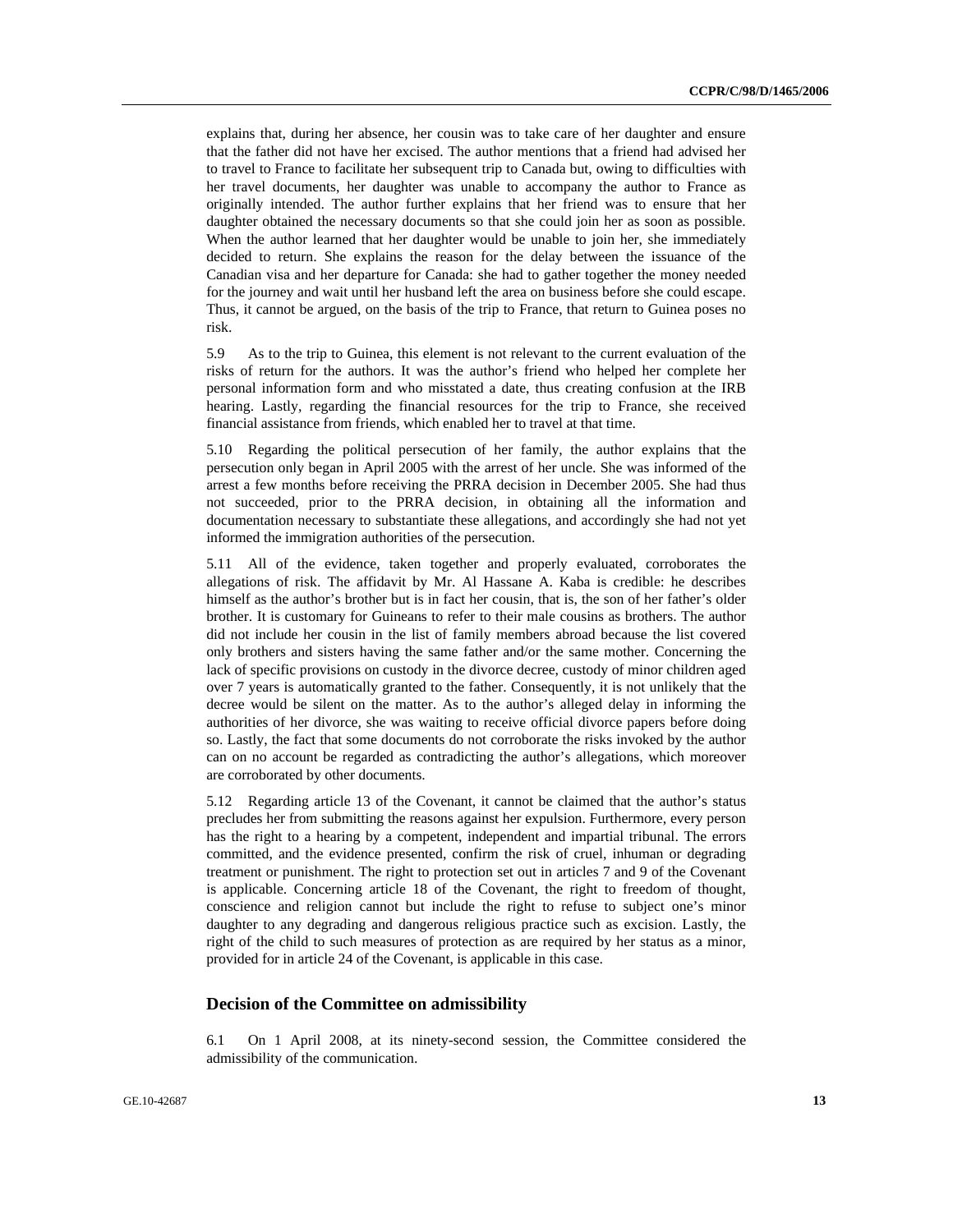6.2 With regard to the complaint of a violation of articles 9 and 18 of the Covenant, the Committee considered that they were not sufficiently substantiated, and concluded that they were inadmissible under article 2 of the Optional Protocol.

6.3 With respect to the author's contention that she was not afforded an effective remedy to contest her and her daughter's expulsion, the Committee observed that the author did not substantiate how the Canadian authorities' decisions failed thoroughly and fairly to consider their claim that they would be at risk of violation of article 7 if returned to Guinea. In these circumstances, the Committee did not need to determine whether the proceedings relating to the authors' expulsion fell within the scope of application of article 13 (as a decision upon which an alien lawfully present is expelled) or article 14 (as a decision relating to civic rights and duties). This part of the communication was accordingly inadmissible under article 2 of the Optional Protocol.<sup>22</sup>

6.4 The Committee recalled that States parties are under an obligation not to expose individuals to a real risk of being killed or subjected to cruel, inhuman or degrading treatment or punishment upon return to another country by way of their extradition, expulsion or refoulement. $23$  The Committee therefore needed to decide whether there were substantial grounds for believing that, as a necessary and foreseeable consequence of the removal of the author and her daughter to Guinea, there was a real risk that they would be subjected to treatment prohibited by article 7 of the Covenant.<sup>24</sup> In the present case, the Committee noted that the author's allegations had already been carefully examined by the Canadian authorities in connection with the application for refugee status, the PRRA and H&C applications and the application for the stay of a removal order before the Federal Court. Having examined those allegations and the evidence and having heard the author's oral submissions, the Canadian authorities had concluded that she lacked credibility and was not at risk of being persecuted or subjected to unlawful treatment on her return to Guinea. The Committee considered that Ms. Kaba had not shown sufficiently why these decisions were contrary to the standard set out above. Nor had she adduced sufficient evidence in support of a claim that she would be exposed to a real and imminent risk of violation of article 7 of the Covenant if she was returned to Guinea. The Committee therefore considered that the author's claim was inadmissible under article 2 of the Optional Protocol as insufficiently substantiated for the purposes of admissibility.

6.5 As far as Fatoumata and the alleged violation of articles 7 and 24 of the Covenant are concerned, the Committee observed that the "new" documents submitted by counsel to the Committee on 19 May 2006, including the divorce decree and Guinean legislation which is said to give custody of children automatically to the father, had not been provided to the Canadian authorities. The Committee noted the State party's argument that domestic remedies had not been exhausted and that it was not too late to submit a further application for a pre-removal risk assessment and an application for a stay of the expulsion order on the basis of the "new" documents. However, the Committee noted that the State party had rejected this evidence on the grounds that it was not credible. Without embarking on a detailed examination of counsel's arguments on the effectiveness of the pre-removal risk assessment, the Committee, in the light of the State party's position, considered that a further application for a pre-removal risk assessment would not constitute an effective remedy for Fatoumata under article 5, paragraph 2 (b), of the Optional Protocol. The

<sup>&</sup>lt;sup>22</sup> See communications No. 1315/2004, *Daljit Singh v. Canada*, inadmissibility decision adopted on 30 March 2006, para. 6.2, and No. 1302/2004, *Dawood Khan v. Canada*, inadmissibility decision of 25 July 2006, para. 5.3. 23 General comment No. 31 (80) of 29 March 2004, para. 12.

<sup>&</sup>lt;sup>24</sup> See communications No. 706/1996, *G.T. v. Australia*, Views adopted on 4 November 1997, paras. 8.1 and 8.2, and No. 692/1996, *A.R.J. v. Australia*, Views adopted on 28 July 1997, para. 6.9.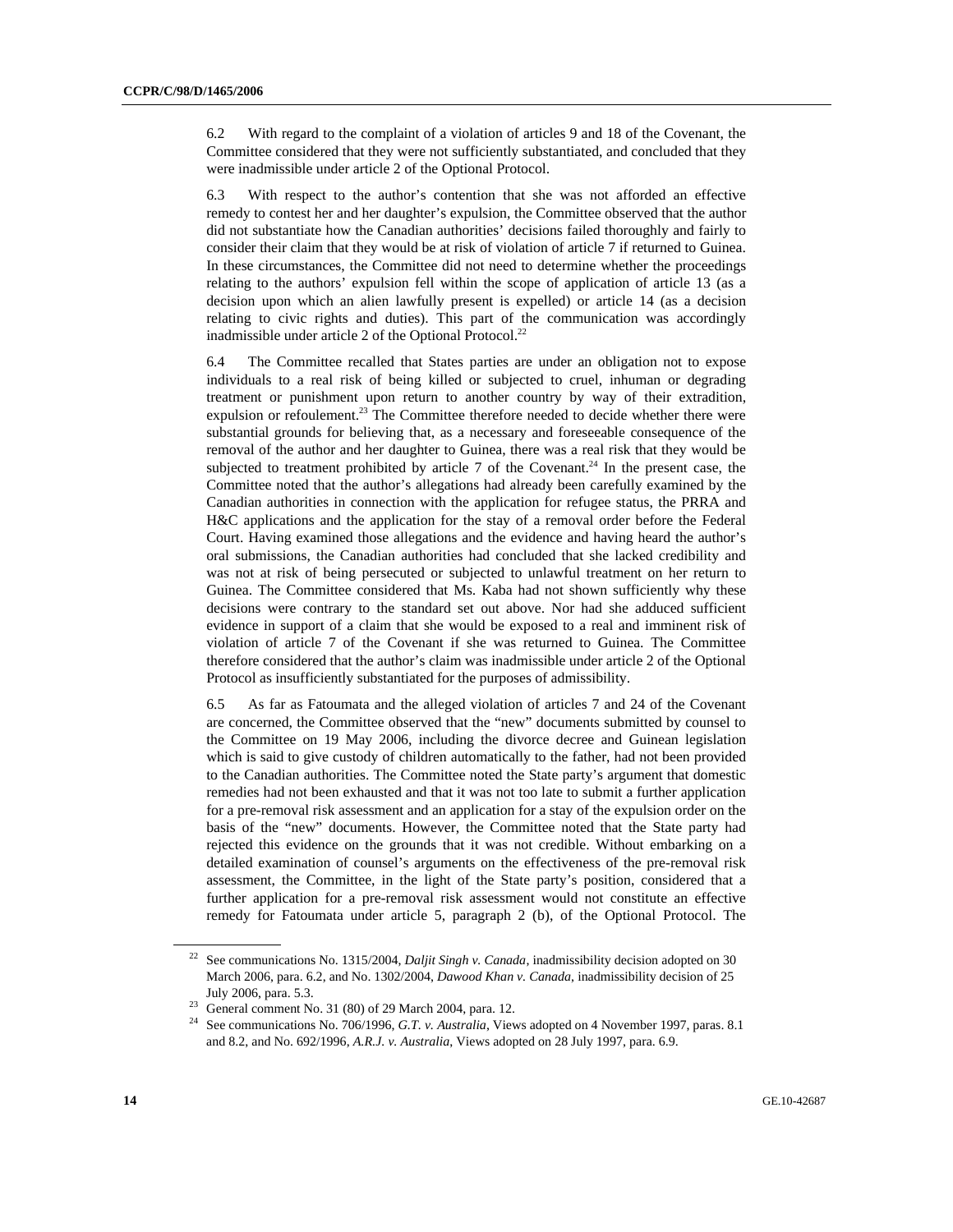Committee also noted that the evidence in the file indicated that up to 90 per cent of girls undergo excision in Guinea and finds that the claims presented on Fatoumata's behalf, under articles 7 and 24 of the Covenant, read together were sufficiently substantiated for the purposes of admissibility.

6.6 The Committee therefore decided that the communication was admissible insofar as it raised issues under article 7 and article 24, paragraph 1, of the Covenant in respect of Fatoumata Kaba. The Committee requested the State party to provide its views on the information relating to current Guinean legislation and practice relating to the custody of children after divorce, and the incidence of excision in Guinea.

#### **Additional observations of the State party regarding the admissibility and merits of the communication**

7.1 On 13 January 2009, the State party submitted additional observations on admissibility and merits and requested the Committee to reconsider its admissibility decision and to declare the communication inadmissible as a whole on grounds of abuse of process or, if an abuse of process were not acknowledged by the Committee, to declare it inadmissible on grounds of failing to substantiate the claim. If the Committee decided nevertheless to uphold the admissibility of the communication concerning Ms. Fatoumata Kaba, the State party would request the claims under articles 7 and 24, paragraph 1, of the Covenant to be rejected as unsubstantiated.

7.2 The State party engaged a lawyer practising in Guinea to collect the information requested by the Committee in its admissibility decision of 1 April 2008. As far as child custody in cases of divorce is concerned, the lawyer confirmed that article 359 of the Civil Code of Guinea is still in force, as the bill amending the article is pending adoption. Under article 359, children are entrusted to the care of their father once they reach the age of 7, unless a special agreement between the parents specifies otherwise. However, the State party notes that, according to the inquiry carried out by the lawyer, the divorce decree submitted by the author is forged. The senior registrar of the Court of First Instance in Kaloum/Conakry, which allegedly rendered the decree in question, confirmed that, as there was no record of the divorce in the register, the decree was not authentic. Furthermore, the decree could not have been granted on 12 January 2006 bearing the number 26, as the court had rendered only 9 civil judgements on that date. The registrar also provided a copy of the seal of the registrar of the court, confirming that the seal affixed to the copy of the decree submitted by the author was not authentic. The State party maintains that this new evidence shows beyond a reasonable doubt that the author's allegations are not credible and thereby undermine the credibility of the letters of Mr. Al Hassane A. Kaba, the author's so-called brother, and the letter of Mr. Bangaly Kaba, her so-called uncle, which both mentioned the divorce. In view of this blatant falsification of evidence, the State party requests the Committee to declare the communication inadmissible as a whole on grounds of abuse of process, in accordance with article 96 (c) of its rules of procedure.

7.3 The State party further considers that the evidence pertaining to the alleged divorce settlement giving custody of Fatoumata Kaba to her father should be rejected and declared inadmissible on grounds of failure to substantiate the claim. The allegation that the custody of the child would be granted to the father is based exclusively on article 359 of the Civil Code of Guinea, which would have been enforced following the alleged divorce. There is no evidence or allegation that the child's father could have any authority over the child without a divorce decree or against the mother's wishes. The State party recalls that the child's father does not appear to live in Guinea, since, according to the author, she and her husband had lived in Gabon since 1992 and her husband was still there in 2001 when the author and her daughter left the country for Canada. The only evidence linking Mr. Kaba to Guinea since 2001 is a letter that he allegedly wrote to the author in December 2002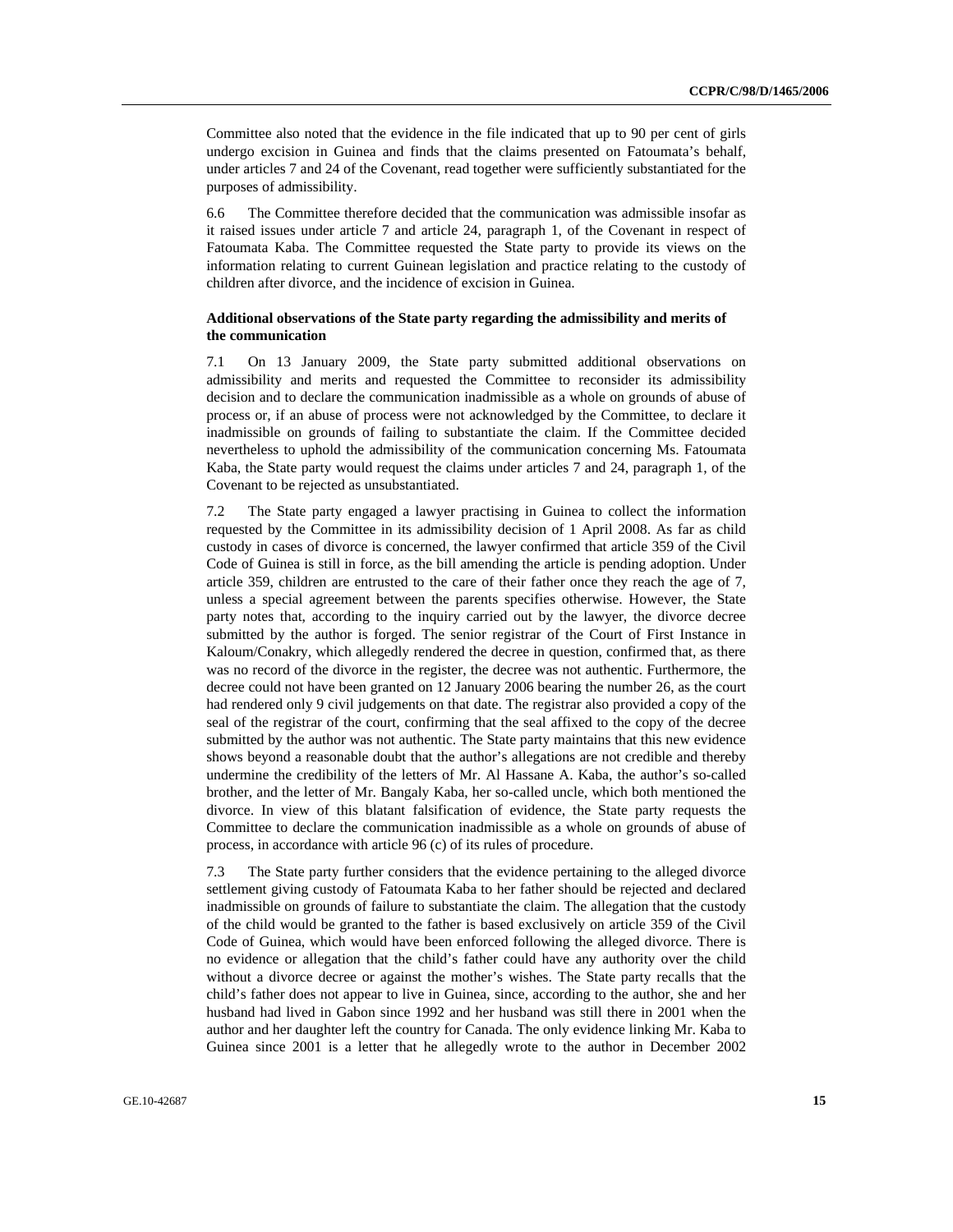threatening to kill her. Given that the decree was forged, the State party doubts that this letter is authentic. The author has not shown in any case that she had contacted the Guinean authorities or requested protection for herself and her daughter. The State party therefore doubts the couple's intention to divorce and the supposed ill will of the author's husband.

7.4 Concerning the incidence of excision in Guinea, the State party has relied on expert reports that show the prevalence of excision in Guinea among girls between 10 and 14 years old to be below 89.3 per cent. The State party maintains, however, that this figure is not a reliable measure of the risk of excision that Fatoumata Kaba personally faces, since it is women, particularly mothers, who decide on their daughters' excision. No cases of excision carried out against the mother's wishes have been reported. The State party adds that the author has not undergone excision, as her mother had made a stand against it, and that, likewise, the author could stand in the way of her daughter's excision on their return to Guinea. According to a survey carried out in 2005, only 15.2 per cent of Guinean mothers who had not undergone excision had at least one daughter who had been excised. The author's daughter was already beyond the age when girls run the highest risk of excision.<sup>25</sup> Statistics confirm that the daughters of women who have not undergone excision are much less exposed to the risk of excision. Based on these statistics, the State party concludes, given that it is the mother who has the power to decide on matters involving excision, that the author's allegations are not sufficiently substantiated for the purposes of admissibility and excision is not a necessary and foreseeable consequence of Fatoumata Kaba's expulsion to Guinea.

7.5 If the Committee decided nevertheless to uphold the admissibility of the communication from the viewpoint of Fatoumata Kaba, the State party would ask it to reject the allegation on the merits.

#### **Author's comments on the State party's observations**

8.1 On 19 May 2009, the author, represented by a new counsel, reiterated the arguments previously advanced and added that the general literature on excision shows that several members of the family have a say in whether excision is performed and that it is extremely rare for the decision to be perceived as concerning only the parents given that excision affects the social status of the excised person and her family. These reports also state that excision is sometimes performed without the consent of the child and/or her mother.<sup>26</sup> In this case, as the threat of excision came not only from the father but also from the father's family, the threat did not hinge solely on the divorce decree or the father's wishes.

8.2 The author refers to the Civil Code of Guinea, which stipulates that the father has authority over the child until the age of majority, including the right to inflict corporal punishment, even in the event of divorce. Given that Fatoumata Kaba's father has never been stripped of parental authority, his ties with his daughter still exist. The author adds that the Guinean authorities do not intervene in family disputes. Despite the fact that excision is illegal in Guinea, no excision practitioner was prosecuted in 2008 for performing an excision. The author could not, therefore, turn to the State for protection in the event of a dispute with her husband over the issue. Furthermore, Mr. Kaba lives in Guinea, as the divorce decree attests. In support of this claim, the author provides a letter from relatives testifying that they have encountered Mr. Kaba in Guinea. On the basis of certain

<sup>&</sup>lt;sup>25</sup> According to the third demographic and health survey of Guinea (EDSG-III) of 2005, only 27 per cent of girls aged between 10 and 14 and only 3 per cent of girls over the age of 14 have undergone

excision. 26 *Female genital mutilation of women in West Africa*, Landinfo, Country of Origin Information Centre, 12 January 2009.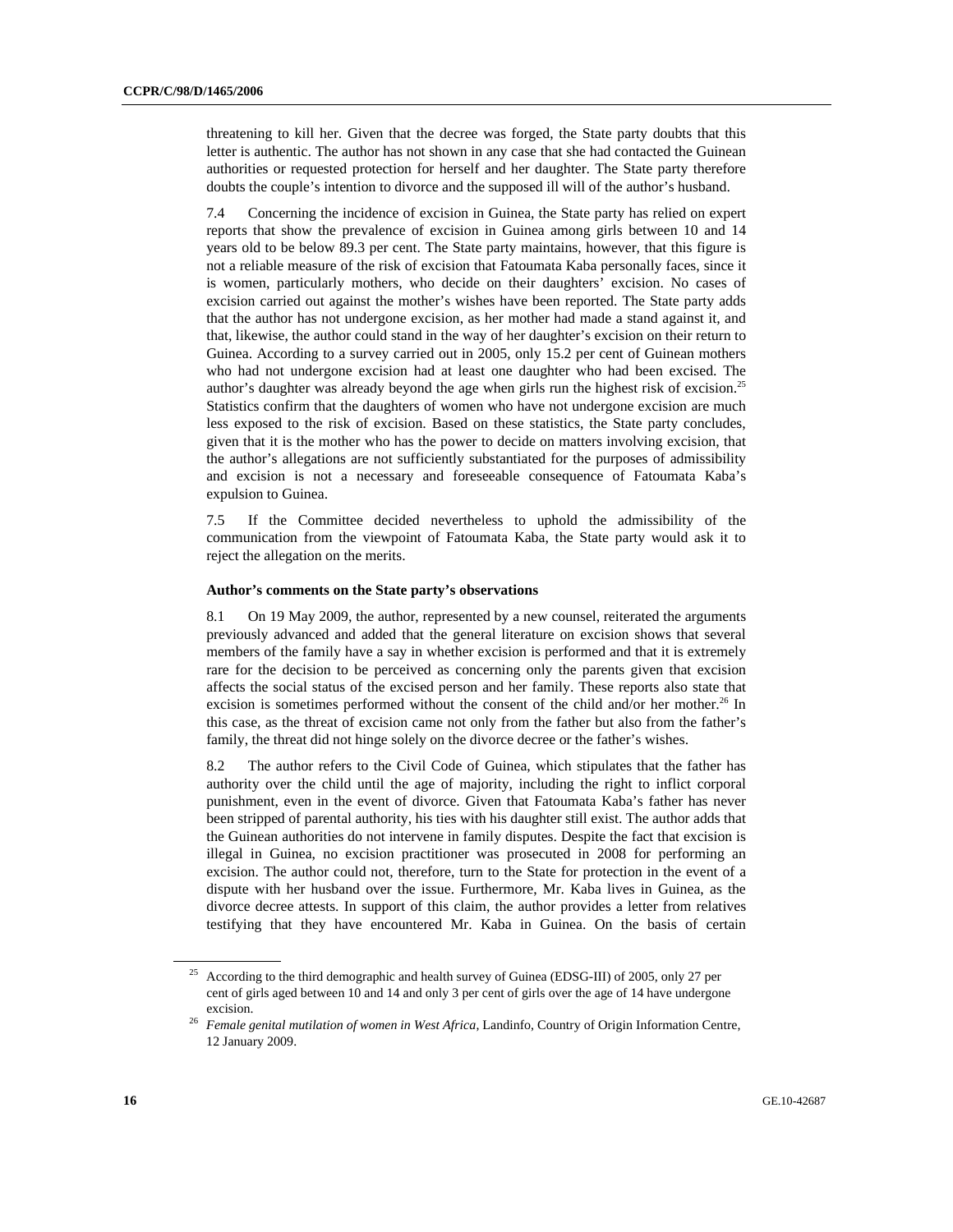governmental reports and reports from NGOs, she insists that the risk of excision concerns minors between the ages of 4 and 17 and that excision may also be performed on adult women.

8.3 The author also reiterates in her comments the risks that she faces if she is expelled to Guinea.

8.4 Lastly, as far as the authenticity of the divorce decree is concerned, the author engaged a Guinean lawyer to clarify the State party's allegation that the decree is a forgery and, if necessary, to institute new divorce proceedings. She insists nevertheless that she was not present during the proceedings and that she was represented by family members who confirm that they participated in them. Her lawyer contacted a bailiff in Conakry, who informed the lawyer that the registrar who allegedly signed the divorce decree did not recognize the signature or the seal, whereas another registrar did recognize his signature, which attests to the corruption among registrars in this case. The lawyer provided evidence of the use of several different seals by the registrar's office in Conakry, including the seal affixed to the divorce decree. The author thus concludes that the allegations of the State party challenging her credibility or blaming her for errors, fraud or breaches are unfounded. Lastly, the author informs the Committee that new divorce proceedings have been instituted resulting in her being awarded custody of Fatoumata Kaba in a judgement rendered on 15 April 2009.

8.5 The author sent a copy of the new divorce decree in a letter dated 8 June 2009 and noted that even though she had obtained custody of the child, the child still had a justifiable fear of undergoing excision, since her father maintained authority over her. The author maintains that Mr. Kaba is only using the divorce granted in her favour as a scheme to obtain the child's repatriation. She adds that there is no doubt as to Mr. Kaba's residence in Guinea, as evidenced by the record of the new divorce decree.

#### **Review of admissibility**

9.1 The Human Rights Committee has examined the present communication in the light of all the information made available to it by the parties, as provided for in article 5, paragraph 1, of the Optional Protocol.

9.2 The Committee takes note of the State party's request for reconsideration of the admissibility decision and to declare the communication inadmissible as a whole on the ground of abuse of process, as the request was based on new evidence that questioned the credibility of the author's statements and the communication as a whole. Although the Committee wishes to give the State party's allegations their full weight, it considers, nevertheless, that the risk mentioned by the author on behalf of her daughter Fatoumata Kaba is sufficiently serious for the Committee to take it up in connection with the merits of the case, on the ground of reasonable doubt.

9.3 The Committee therefore proceeds with the consideration of the merits of the communication in view of the issues raised on the basis of articles 7 and 24, paragraph 1, of the Covenant concerning Fatoumata Kaba, the author's daughter.

#### **Consideration of the merits**

10.1 As to the author's claim that expelling her daughter Fatoumata Kaba would entail a risk of her being subjected to excision by her father and/or members of the family, the Committee recalls that States parties are under an obligation not to expose individuals to a real risk of being killed or subjected to torture or cruel, inhuman or degrading treatment or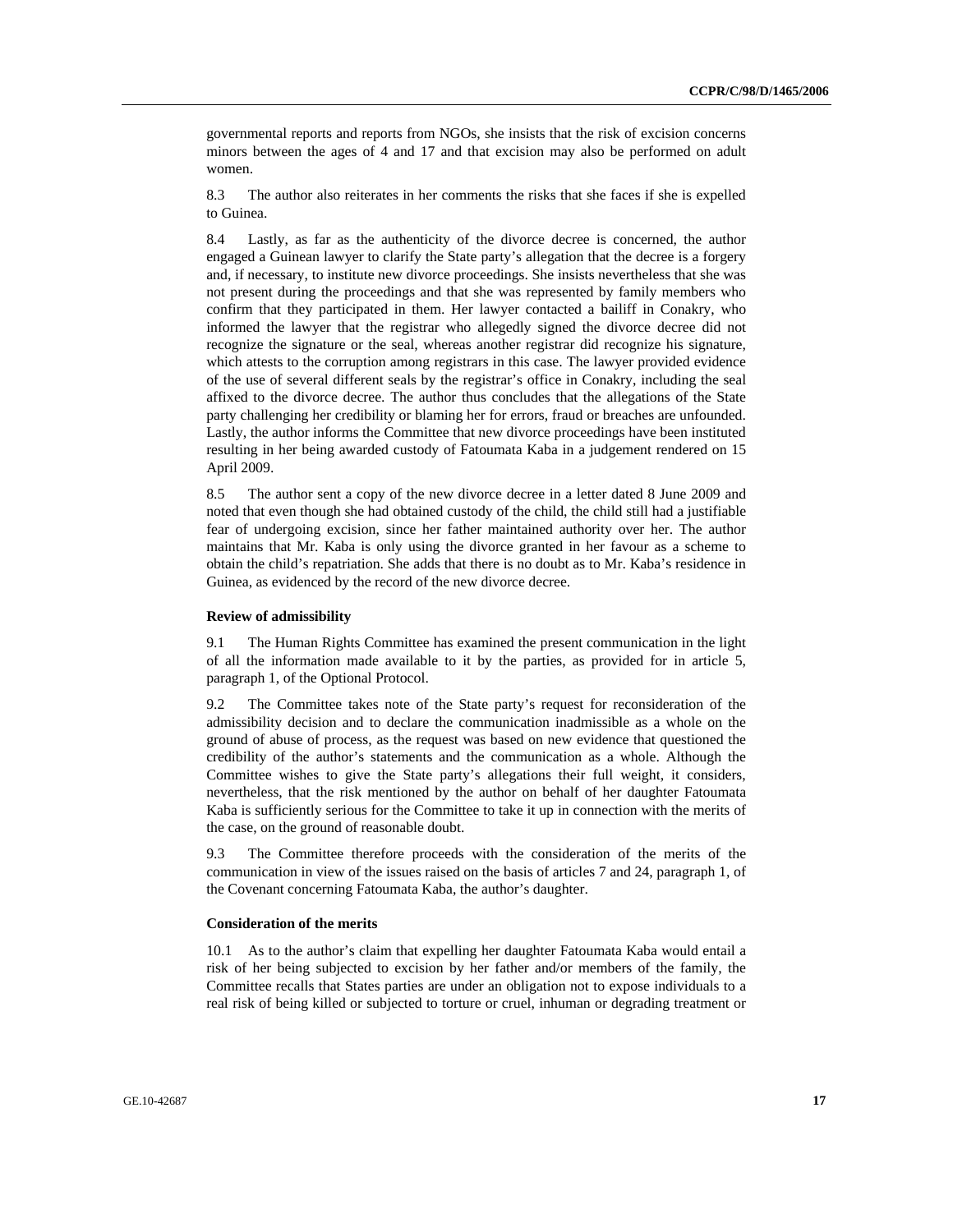punishment upon entering another country by way of their extradition, expulsion or refoulement.<sup>27</sup> In this connection, there is no question that subjecting a woman to genital mutilation amounts to treatment prohibited under article 7 of the Covenant. Nor is there any question that women in Guinea traditionally have been subjected to genital mutilation and to a certain extent are still subjected to it. At issue is whether the author's daughter runs a real and personal risk of being subjected to such treatment if she returns to Guinea.

10.2 The Committee notes that in Guinea female genital mutilation is prohibited by law. However, this legal prohibition is not complied with. The following points should be noted: (a) genital mutilation is a common and widespread practice in the country, particularly among women of the Malinke ethnic group; (b) those who practise female genital mutilation do so with impunity; (c) in the case of Fatoumata Kaba, her mother appears to be the only person opposed to this practice being carried out, unlike the family of Fatoumata's father, given the context of a strictly patriarchal society; (d) the documentation presented by the author, which has not been disputed by the State party, reveals a high incidence of female genital mutilation in Guinea; (e) the girl is only 15 years old at the time the Committee is making its decision. Although the risk of excision decreases with age, the Committee is of the view that the context and particular circumstances of the case at hand demonstrate a real risk of Fatoumata Kaba being subjected to genital mutilation if she was returned to Guinea.

10.3 Consequently, in accordance with article 5, paragraph 4, of the Optional Protocol, the Committee is of the view that Fatoumata Kaba's deportation to Guinea would constitute a violation of article 7 and article 24, paragraph 1, of the Covenant, read in conjunction.

10.4 In accordance with article 2, paragraph 3 (a), of the Covenant, the State must refrain from removing Fatoumata Kaba to a country where she runs a real risk of being excised.

10.5 Bearing in mind that, by becoming a party to the Optional Protocol, the State party has recognized the competence of the Committee to determine whether or not there has been a violation of the Covenant and that, pursuant to article 2 of the Covenant, the State party has undertaken to ensure to all individuals within its territory or subject to its jurisdiction the rights recognized in the Covenant, the Committee wishes to receive from the State party, within 180 days, information about the measures taken to give effect to the present Views. The State party is also invited to publish the present Views.

[Adopted in English, French and Spanish, the French text being the original version. Subsequently to be issued also in Arabic, Chinese and Russian as part of the Committee's annual report to the General Assembly.]

<sup>27</sup> See communication No. 1302/2004, *Khan v. Canada*, inadmissibility decision of 25 July 2006, para. 5.4; communication No. 1429/2005, *Blanca Lilia Londoño Soto et al. v. Australia*, inadmissibility decision of 1 April 2008, para. 6.3.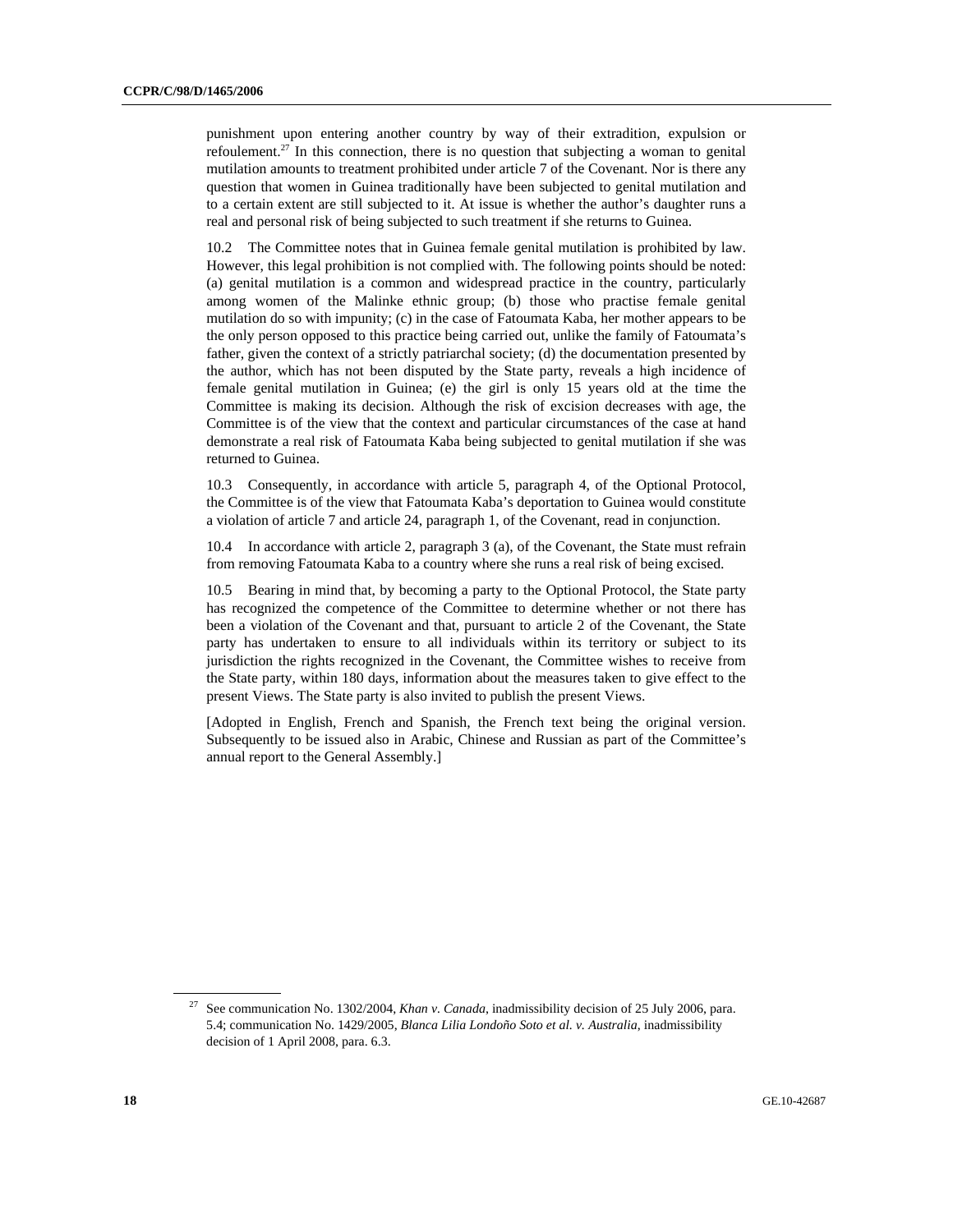# **Appendix**

### **Dissenting opinion by Mr. Abdelfattah Amor**

1. In the present case, the Committee did not agree to grant the State party's request to reconsider its previous admissibility decision and to declare the communication inadmissible as a whole on grounds of abuse of process. In its decision on the merits, it found a violation of article 7 and article 24, paragraph 1, read in conjunction. I respectfully disagree with both the rejection of the request to reconsider the admissibility and the decision on the merits.

2. Regarding the reconsideration of admissibility, I believe that the Committee should have used greater caution with regard to the credibility of the information provided by the author and the degree to which that information was substantiated. Even though a legitimate doubt justifying the addition of the issue of admissibility to the consideration of the merits could be invoked, and even though the daughter cannot be held accountable for her mother's claims, what is at issue in terms of the admissibility is the credibility of the information provided by the author and its effects on the proceedings before the Committee.

3. The author initially claimed to have obtained a divorce by mutual consent on 12 January 2006 by Decree No. 26, as the result of proceedings that were begun in July 2005 and throughout which she had been represented by her brother. She stated that the decree contained no reference to custody of the child and that section 359 of the Civil Code of Guinea therefore applied, by which custody of a child aged over 7 years was automatically granted to the father.

4. Considering it unlikely that the custody of the child would not have been mentioned in the divorce decree, the State party is of the view that the author has not established that custody of the chid was granted to the father.

5. Following the admissibility decision adopted on 1 April 2008, the State party engaged a Guinean lawyer in Conakry to verify the information presented. The lawyer then determined that the decree submitted by the author was a forgery. The State party has shown ample proof of this (see paragraph 7.2) and the author does not deny it, although she refuses to take responsibility for what, in her opinion, attests to the "corruption among registrars" (see paragraph 8.4).

6. On 15 April 2009, the author obtained another — this time authentic — divorce decree that granted her custody of the child. The author maintains, however, that the divorce granted in her favour was only a scheme used by her ex-husband to secure the child's repatriation.

7. What is certain is that the divorce decree of 12 January 2006, initially submitted by the author, is a forgery. The State party's investigation revealed that the seal of the registrar affixed to the decree was not authentic and that the court of Kaloum/Conakry had rendered only nine judgements on 12 January 2006 (the date on which the divorce decree was supposedly rendered) and that therefore the decree in question could not have borne the number 26.

8. The most important consideration is that the author was unable to prove that she or the persons acting on her behalf or representing her were not aware of the fraud from which she had intended to benefit by concluding that she had been denied custody of her daughter and, given that the custody issue was not mentioned in the decree and in accordance with section 359 of the Civil Code of Guinea, that custody had been granted to her daughter's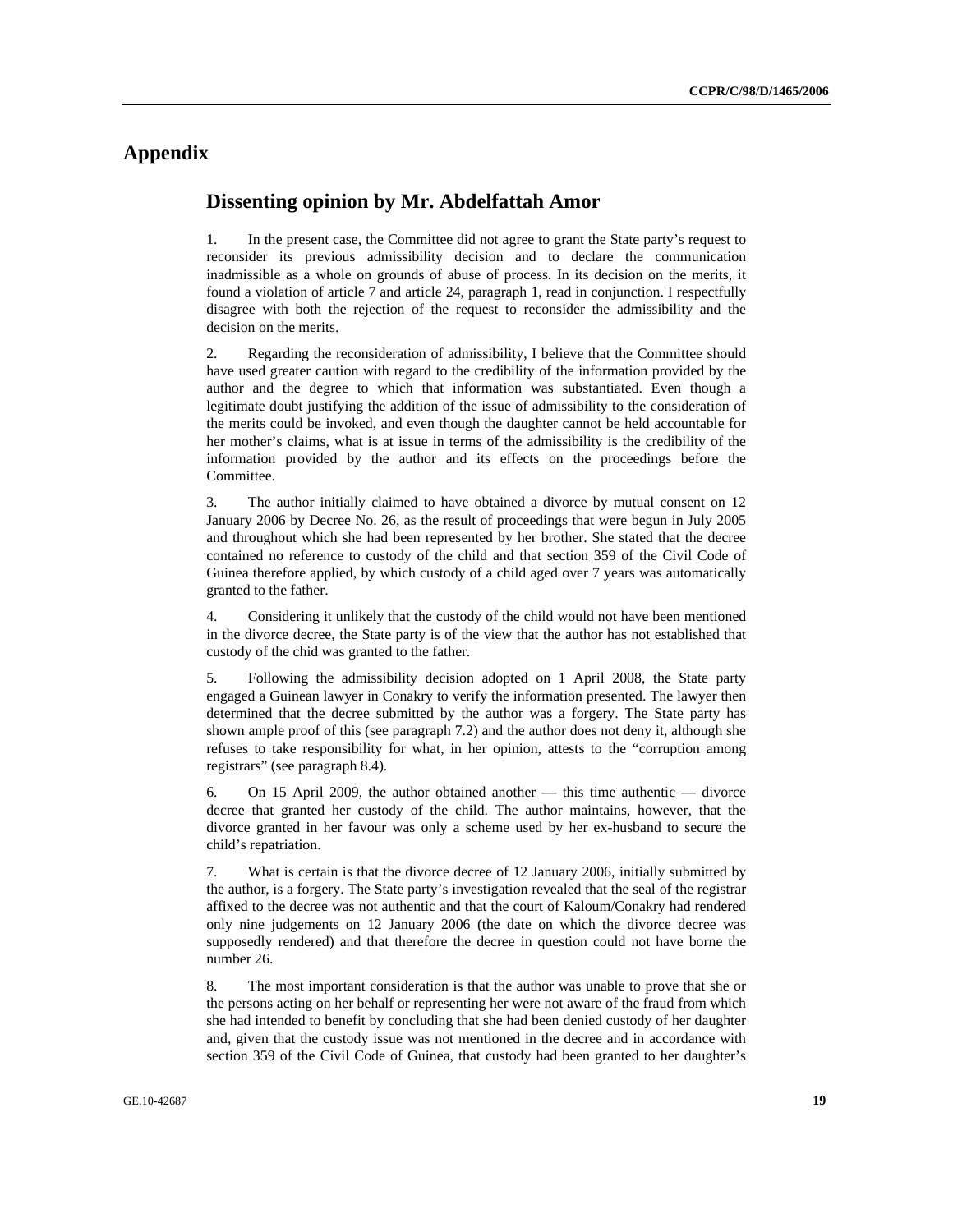father. It is obvious that the author intended deliberately to mislead the Committee, because a person cannot claim to be divorced while knowing that he/she is not.

9. This conclusion is also corroborated by the discrepancies, contradictions and imprecise information provided by the author, which the State party had pointed out to the Committee from the beginning (see paragraphs 4.3 to 4.14). For example, there is the doctor who "corrects" a medical certificate five years after having written a different one in which the facts were untenable, while also juggling the dates (see especially paragraph 4.5 and the author's reaction in that respect in paragraph 5.7). The pagne (cotton wrap) vendor turns out to be a receptionist at the Embassy of Guinea in Gabon (see paragraph 4.6). The brother is no longer a brother but a cousin (see paragraph 4.8). The Canadian entrance visa that was applied for in Paris is obtained in Libreville, Gabon and "there is no indication of any application for a Canadian visa in Paris in February 2001" (see also paragraph 4.6). Letters of testimony from family members suddenly appear just at the right moment. And even when the court grants custody of the child to the author, she finds a way to argue that it is merely a scheme concocted by the father.

10. It seems obvious to me that the author made use of practices that are incompatible with the functions entrusted to the Committee, both before the Committee pronounced its admissibility decision on 8 April 2008 and after Canada asked the Committee to reconsider the admissibility. I am convinced that she abused the process offered by the Optional Protocol. The State party invoked this abuse of process, covered by article 3 of the Optional Protocol and by rule 96 (c) of the rules of procedure of the Committee, to request that the Committee reconsider its admissibility decision and to declare the communication inadmissible as a whole.

11. In light of the new elements adduced by the State party, and especially the use of a forged decree, the Committee would not have been contradicting itself if, on the basis of the additional data provided, it had rejected the communication as a whole on the ground of abuse of process. Instead, it considered that "the risk mentioned by the author on behalf of her daughter ... is sufficiently serious for the Committee to take it up in connection with the merits of the case, on the ground of reasonable doubt". I believe that the seriousness of the risk does not justify granting recourse to a process that the author has deliberately tainted.

12. As for reasonable doubt, it is true that it is impossible to consider the issue using completely objective criteria and that it is bound to involve a degree of subjectivity, but in any event information that is deliberately incomplete cannot be the object of reasonable doubt. In other words, the Committee is faced with here reasonable doubt of error. I believe that the Committee should have asserted its own credibility by specifying that it cannot allow itself to be manipulated by illegal procedures for any reason. I therefore regret the Committee's attitude and do not find its admissibility decision relevant on the basis of either the legal assessment or the evaluation of the facts, even though I have always condemned female genital mutilation and will continue to do so, as it constitutes a violation of the Covenant and of human rights. The legitimacy of a cause cannot help but be damaged when it is defended by illegitimate means. In other words, the end cannot justify all the means for any of the parties concerned. That path will result in even greater difficulties for the Committee when it comes to implementation of its Views.

13. With regard to the merits, several observations are worth making.

14. In response to the request that it reconsider the admissibility, the Committee noted that the request was based "on new evidence that questioned the credibility of the author's statements and the communication as a whole. Although the Committee wishes to give the State party's allegations their full weight, it considers, nevertheless, that the risk mentioned by the author on behalf of her daughter Fatoumata Kaba is sufficiently serious for the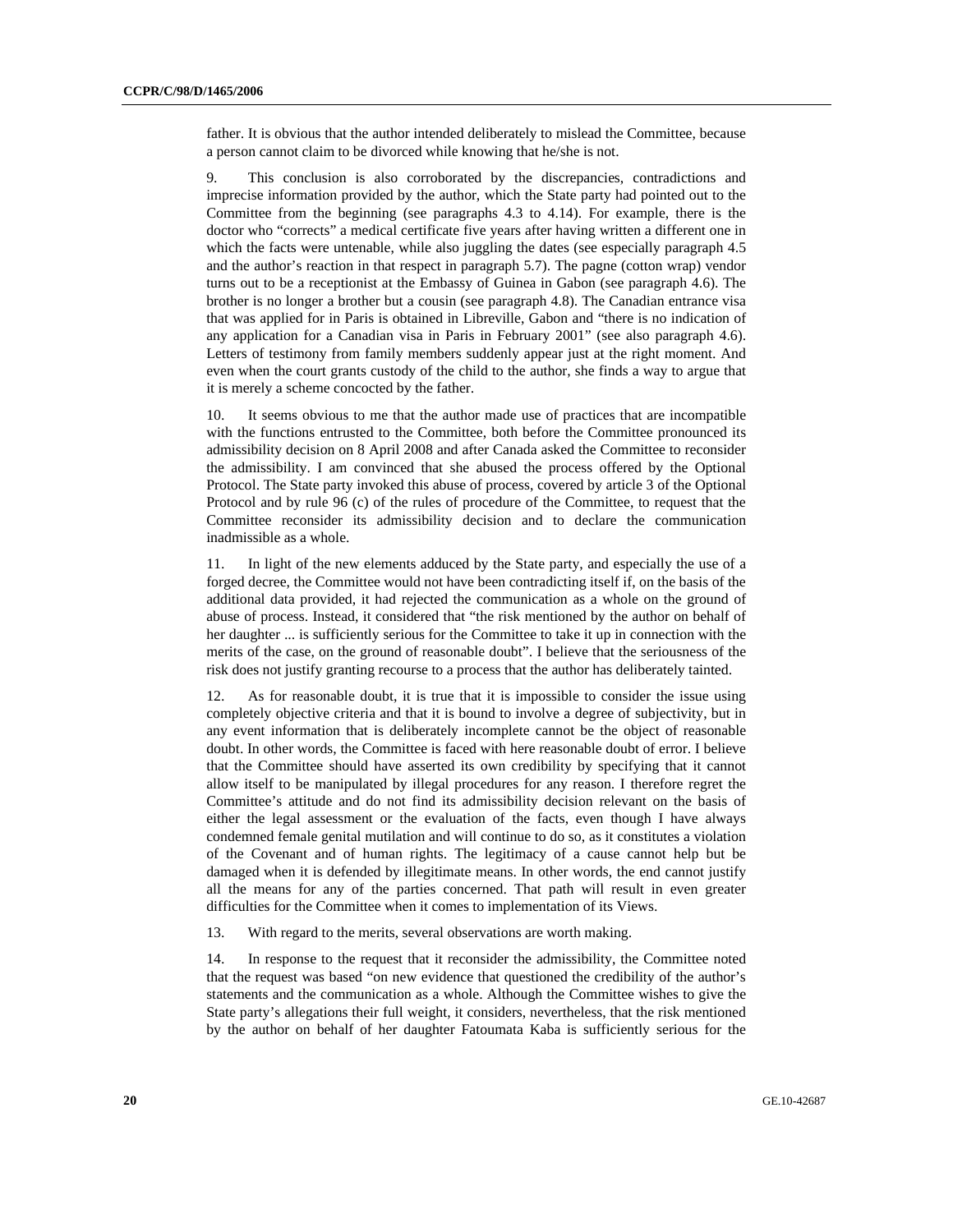Committee to take it up in connection with the merits of the case, on the ground of reasonable doubt".

15. In its consideration of the merits, the Committee completely lost sight of the issue of credibility, ignoring article 5, paragraph 1, of the Optional Protocol, which requires the Committee to consider "all written information made available to it by the individual and by the State Party concerned". Why did it refuse to answer a question raised by the State party, which the Committee itself had already answered during the consideration of the merits?

16. Is the assessment of the degree of the risk reason enough to ignore the issue of credibility, when such assessment depends precisely on credibility itself? Have feelings of compassion and generosity stifled the fundamental issue of knowing whether the State party is legally required by the Covenant, despite the procedures and guarantees invoked and despite the lack of credibility of the information provided by the author, to refrain from removing the author and/or her daughter from the State party?

17. I believe that international law must have the last word, because it allows States, while offering guarantees, to enact legislation regulating the entry and stay of foreigners in their territory. The choices the Committee has made regarding this communication are unfathomable. This is truly surprising, given the Committee's usual meticulousness and its care not to let compassion and legally questionable considerations interfere with its work.

18. In this case, one has the impression that everything was handled as if the issue under consideration were the process of female genital mutilation in general rather than an individual complaint. While points (a), (b) and (d) of paragraph 10.2 might appear to be stages in an argument, they creep into the individual complaint, using it as more of a pretext. It is to the Committee's credit that it is vigilant regarding female genital mutilation in general, and it is able to question States about the issue during the consideration of their reports.

19. It is, however, still important for the Committee to limit itself to the case at hand, using the context to clarify the situation rather than as a general justification. The essential question is whether, taking into consideration all the information provided, the particular circumstances of the case could constitute a real and personal risk for the author's daughter, who is 15 years old and whose mother is not excised, thanks to her own mother who opposed excision, recalling once again that a mother's opposition to excision is a determining factor in most cases.

20. According to the State party, "no cases of excision carried out against the mother's wishes have been reported". In point (c) of paragraph 10.2, the Committee says only that "in the case of Fatoumata Kaba, her mother appears to be the only person opposed to this practice being carried out, unlike the family of Fatoumata's father, given the context of a strictly patriarchal society". Legal certainty has thus given way to human supposition. Furthermore, to say that only the mother is opposed to the situation is not corroborated by the case file, which includes several indications of the solidarity of the mother's family.

21. It also seems curious that Fatoumata's mother's fear of the father's family "in the context of a strictly patriarchal society" did not stop her from leaving for France, without her daughter, from 22 February to 1 March 2001, two days after the attempt to excise Fatoumata (see paragraph 4.6). A cousin was entrusted with the daughter's care and with ensuring "that the father did not have her excised" (see paragraph 5.8). The least that can be said in this regard is that the mother's fear was exaggerated to the Committee, which should have been more circumspect, especially since more than three months passed before the mother left Guinea with her daughter. I believe that the Committee accepted this exaggeration without bothering to analyse the information provided by the author. In sum, while there may be a risk, it is unsafe to define that risk as real or personal.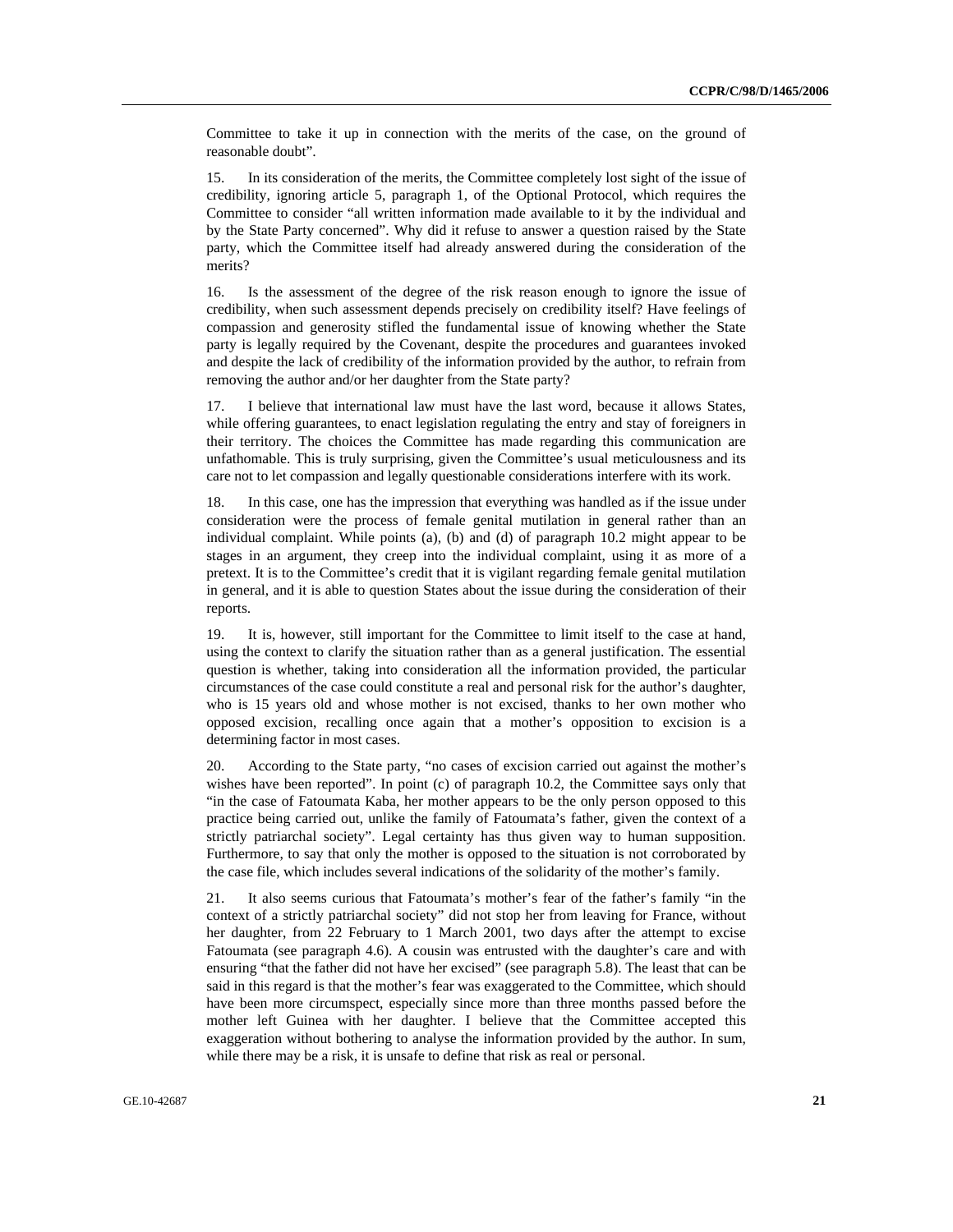22. In its analysis of the case, the Committee gives the impression that it is better able than the State to assess the risk, as if the Committee had more information than the State or as if the State had assessed the risk in an arbitrary or ill-founded manner. I believe that the information in the case file makes it clear that the relevant State authorities gave due consideration to the issue of risk, invoking procedural and substantive safeguards, and it is unseemly to doubt that or to consider that it is for the Committee to replace inefficient State authorities in order to establish the facts and evidence.

23. It has consistently been held that it is within the jurisdiction of the States parties to examine the facts and evidence, unless it can be established that the assessment of the evidence was arbitrary or amounted to a manifest error or denial of justice, which is clearly not the case. The State party was right to recall that "in the absence of proof of any clear error, abuse of procedure, bad faith, clear bias or serious procedural irregularities, the Committee should not substitute its findings of fact for those of the Canadian authorities. It is for the courts of States parties to review facts, the evidence and above all the issue of credibility in particular cases. The author has not shown that there was any irregularity in the decisions of the Canadian authorities that would justify action by the Committee with regard to their findings on the facts and credibility" (paragraph 4.14).

24. The Committee has concluded that the removal of the author's daughter "to Guinea would constitute a violation of article 7 and article 24, paragraph 1, of the Covenant, read in conjunction". This conclusion implies two things. The first and most obvious is that the case concerns only the daughter, not her mother. There can be no ambiguity in that regard. The complaint was only declared admissible with regard to the daughter, and the merits concern only the daughter's condition.

25. It follows from this that the daughter might stay in Canada while the mother could be removed. This is a curious solution that the Committee cannot make use of, given the (strongly criticized) position that it adopted in communication No. 930/2000, *Hendrick Winata and Ms. Li So Lan v. Australia*. The second inference is that Canada could remove the daughter to a country other than Guinea where there is no real risk of excision. What the author requested, however, was to stay with her daughter in Canada. This means that the procedures before the Canadian authorities could only be tainted by irregularities if the issue at stake was the removal to Guinea, which is not at all obvious.

26. What the author requested from the Canadian authorities was, firstly, refugee status and, secondly, the issuance of a permanent residence visa on humanitarian grounds. It would have been more thorough to make the obvious distinctions and to specify that the evaluation made by Canada justified the refusal of both refugee status and the issuance of a permanent residence visa and could only raise questions if Canada wished to remove the author's daughter to Guinea.

#### (S*igned*) Mr. Abdelfattah Amor

[Done in English, French and Spanish, the French text being the original version. Subsequently to be issued in Arabic, Chinese and Russian as part of the Committee's annual report to the General Assembly.]